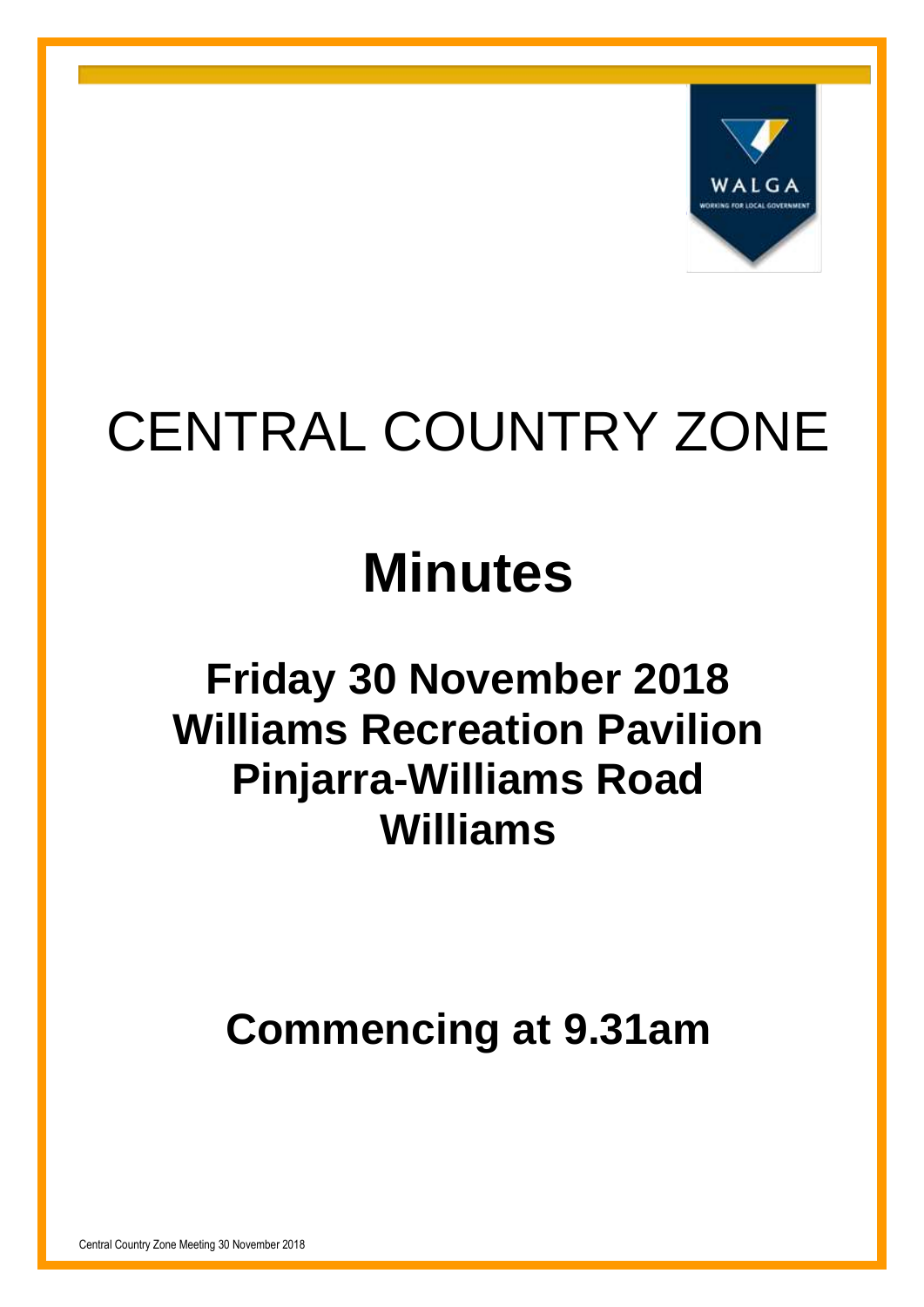## **Table of Contents**

| 1.0  |              |                                                                                                      | $\overline{3}$ |
|------|--------------|------------------------------------------------------------------------------------------------------|----------------|
| 2.0  |              |                                                                                                      |                |
| 3.0  |              |                                                                                                      |                |
| 4.0  |              |                                                                                                      |                |
| 5.0  |              |                                                                                                      |                |
|      | 5.1          |                                                                                                      |                |
| 6.0  |              |                                                                                                      |                |
|      |              |                                                                                                      |                |
|      | 6.1<br>6.2   |                                                                                                      |                |
|      | 6.2.1        | Item 7.4 - 6.1 State and Local Government Partnership Agreement Update (04-001-03-0001 TL) 5         |                |
|      | 6.3          | Minutes of the Executive Committee Meeting - Wednesday 14 November 2018 (Attachment) 5               |                |
|      | 6.4          | Minutes of the Special Executive Committee Meeting - Wednesday 24 October 2018 (Attachment) 6        |                |
|      | 6.5          | Local Government Act Review Working Group Meeting - Tuesday 30 October 2018 (Attachment) 6           |                |
| 7.0  |              | <b>WESTERN AUSTRALIAN LOCAL GOVERNMENT ASSOCIATION (WALGA)</b>                                       |                |
|      |              |                                                                                                      |                |
|      | 7.1          |                                                                                                      |                |
|      | 7.2          |                                                                                                      |                |
|      | 7.3          |                                                                                                      |                |
|      | 7.4          |                                                                                                      |                |
|      | 7.5          |                                                                                                      |                |
|      | 7.6<br>7.7   |                                                                                                      |                |
| 8.0  |              |                                                                                                      |                |
|      |              |                                                                                                      |                |
|      | 8.1          |                                                                                                      |                |
| 9.0  |              |                                                                                                      |                |
|      | 9.1          |                                                                                                      |                |
|      | 9.2          |                                                                                                      |                |
|      | 9.2.1        | Minutes of the Local Government Agricultural Freight Group held on Friday 12 October 2018            |                |
|      | 9.2.2        |                                                                                                      |                |
|      | 9.3          |                                                                                                      |                |
|      | 9.4          |                                                                                                      |                |
| 10.0 |              |                                                                                                      |                |
|      | 10.1         |                                                                                                      |                |
|      | 10.2         |                                                                                                      |                |
|      | 10.3         |                                                                                                      |                |
|      | 10.4         |                                                                                                      |                |
|      | 10.5         | Customer Service Standards for Collection Network of Container Deposit Scheme - Shire of Cuballing26 |                |
|      | 10.6<br>10.7 |                                                                                                      |                |
|      |              |                                                                                                      |                |
| 11.0 |              |                                                                                                      |                |
| 12.0 |              |                                                                                                      |                |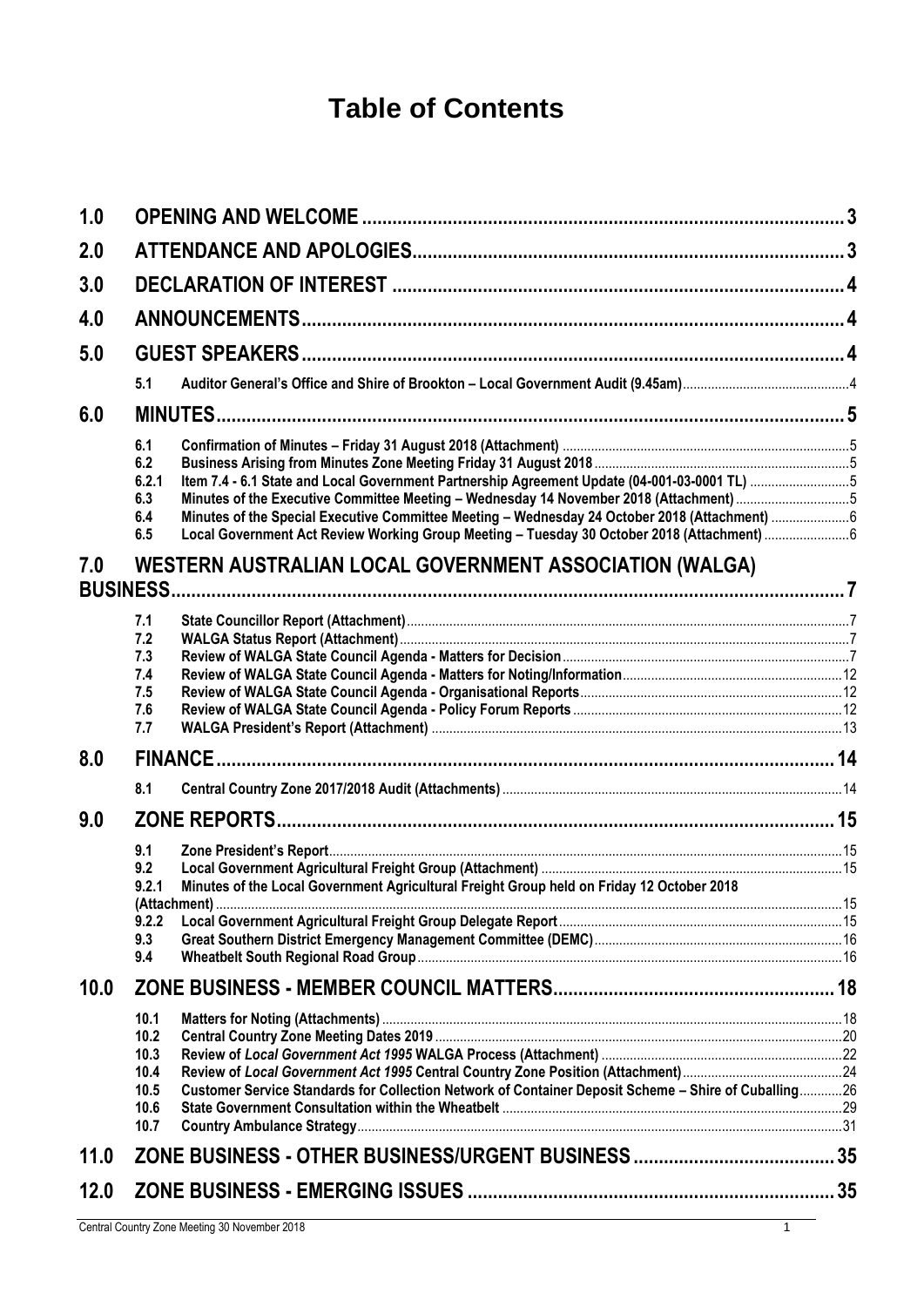| 14.1<br>14.2<br>14.3<br>14.4 |  |
|------------------------------|--|
|                              |  |
|                              |  |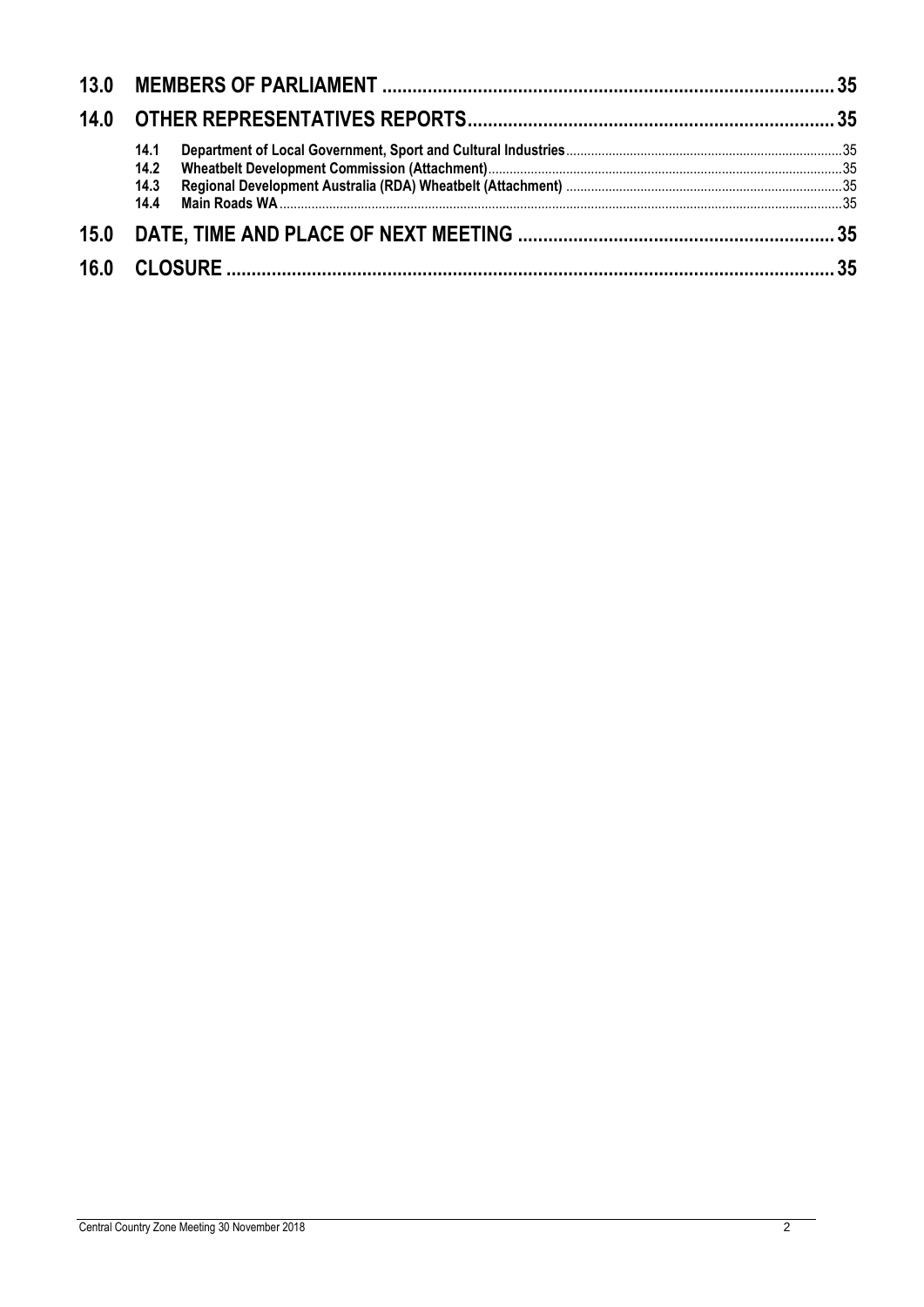## **Minutes**

## **Central Country Zone of WALGA**

### **Friday 30 November 2018, commencing at 9.31am**

### <span id="page-3-0"></span>**1.0 OPENING AND WELCOME**

Cr Conley welcomed all to the Meeting and invited Cr John Cowcher, President Shire of Williams to extend a welcome to delegates and guests.

Cr Cowcher provided an overview of recent projects within the Shire including the 4WDL Well Aged Housing, new fire services infrastructure/equipment and new health centre.

### <span id="page-3-1"></span>**2.0 ATTENDANCE AND APOLOGIES**

### **Attendance**

Cr Mark Conley (Chair) **President**, Shire of Cuballing President, Shire of Cuballing Cr Katrina Crute President, Shire of Brookton Mr Ian D'Arcy CEO, Shire of Brookton Ms Vicki Morris DCEO, Shire of Brookton Cr Lyn Baker President, Shire of Corrigin Ms Natalie Manton CEO, Shire of Corrigin Cr Eliza Dowling Deputy President, Shire of Cuballing Mr Gary Sherry **CEO**, Shire of Cuballing Mr Matthew Gilfellon CEO, Shire of Dumbleyung Cr Barry West<br>Cr Steve Hunt President, Shire of Kulin<br>Deputy President, Shire of Lake Grace Deputy President, Shire of Lake Grace Ms Denise Gobbart **CEO**, Shire of Lake Grace President Leigh Ballard **Deputy President, Shire of Narrogin** Mr Dale Stewart CEO, Shire of Narrogin Ceo CEO, Shire of Narrogin Cr Bill Mulroney President, Shire of Pingelly Cr Peter Wood<br>
Cr Peter Wood **Cr Pingelly Cr Peter Wood Councillor, Shire of Pingelly**<br>
Cr Brett McGuinness **Cr Pingelly Cr Pingelly Cr Pingelly** Deputy President, Shire of Quairading Mr Graeme Fardon **CEO**, Shire of Quairading<br>
Cr Phillip Blight Cr Phillip Blight Cr Phillip Blight Cr Phillip Blight Cr Phillip Blight Cr Phillip Blight<br>Cr Greg Ball Cr Greg Ball Cr Cr Cr Phillip President, Shire of Wagin Cr Greg Ball Councillor, Shire of Wagin<br>Mr Peter Webster Councillor, Shire of Wagin CEO, Shire of Wagin Cr Brendan Whitely President, Shire of Wandering Cr Ian Turton Councillor, Shire of Wandering Ms Amanda O'Halloran CEO, Shire of Wandering Cr Ray Harrington President, Shire of West Arthur Ms Nicole Wasmann CEO, Shire of West Arthur Cr Sarah Hyde Councillor, Shire of Wickepin Mr Mark Hook CEO, Shire of Wickepin Cr John Cowcher **President**, Shire of Williams Cr Alex Watts Councillor, Shire of Williams Ms Heidi Cowcher **Example 20** Economic Development Officer, Shire of Williams

Mr Bruce Wittber, Joint Executive Officer

### **WALGA Representatives**

Mr Tim Lane, Manager Strategy and Association Governance Ms Lyn Fogg, Governance Advisor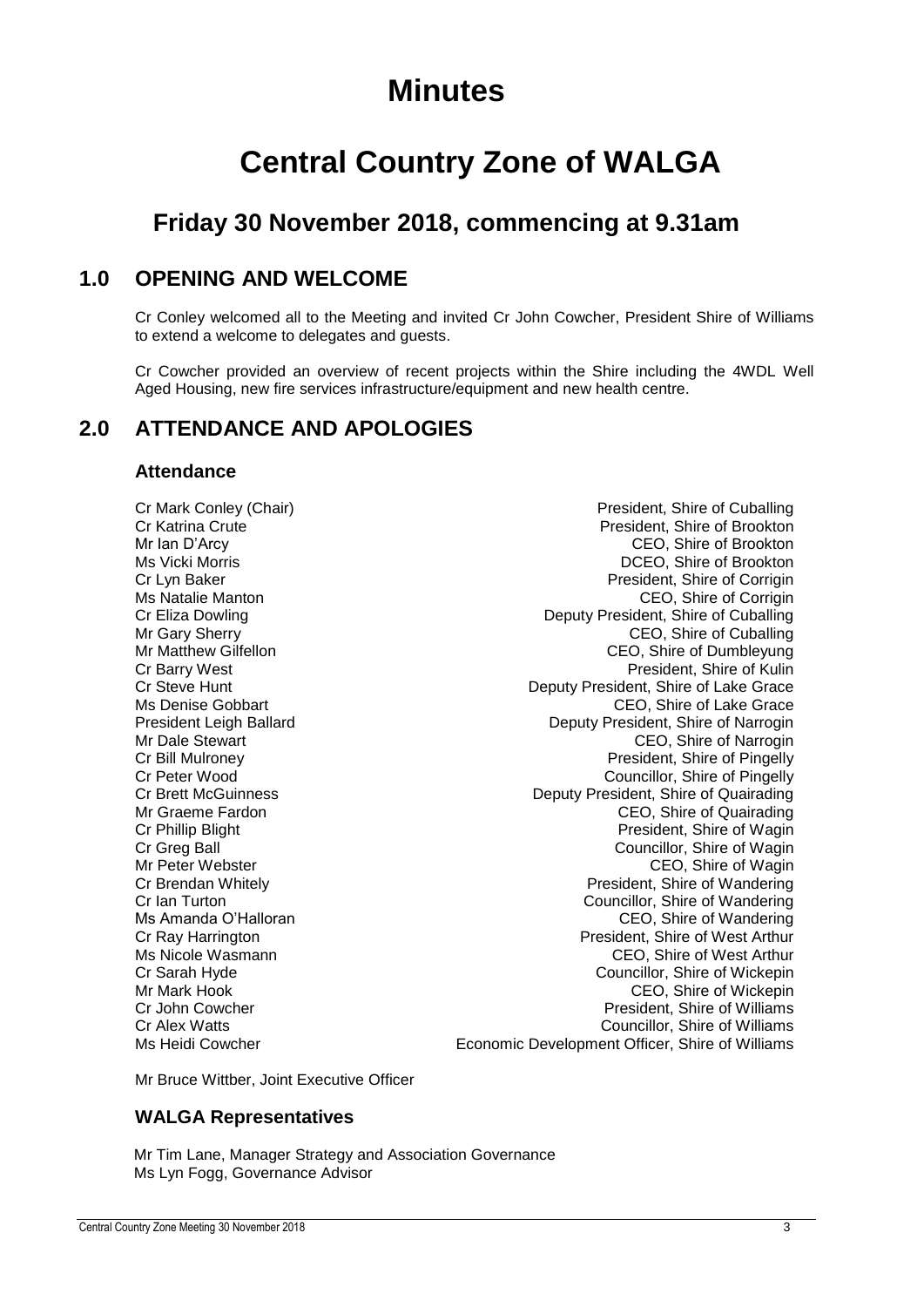### **Department of Local Government, Sport and Cultural Industries**

Ms Jodie Holbrook, Director, Local Government Policy and Engagement

### **Guests**

| Mr Craig Manton<br>Ms Louise Adamson<br>Ms Mandy Walker<br>Mr Jordan Langford-Smith                                                                                  | Regional Manager, Wheatbelt Region Main Roads WA<br>Operations Manager, MRWA Central Wheatbelt Region<br>Director Regional Development, RDA Wheatbelt Inc<br>Senior Director, Financial Audit Auditor General's Office          |
|----------------------------------------------------------------------------------------------------------------------------------------------------------------------|---------------------------------------------------------------------------------------------------------------------------------------------------------------------------------------------------------------------------------|
| <b>Apologies</b>                                                                                                                                                     |                                                                                                                                                                                                                                 |
| Shire of Beverley<br>Cr Rodney Duckworth<br>Cr Jeanette De Landgrafft<br>Cr Tim Weise<br>Mr Gavin Pollock<br>Cr Wayne Davies<br>Cr Julie Russell<br>Mr Geoff McKeown | Deputy President, Shire of Kulin<br>President, Shire of Lake Grace<br>Deputy President, Shire of Narrogin<br>CEO, Shire of Pingelly<br>President, Shire of Quairading<br>President, Shire of Wickepin<br>CEO, Shire of Williams |
| Hon Mia Davies MLA<br>Hon Martin Aldridge MLC<br>Hon Jim Chown MLC<br>Hon Colin De Grussa MLC<br>Hon Laurie Graham MLC<br>Hon Darren West MLC                        | Member for Central Wheatbelt<br>Member for Agricultural Region<br>Member for Agricultural Region<br>Member for Agricultural Region<br>Member for Agricultural Region<br>Member for Agricultural Region                          |
| Mr Rick Wilson MP                                                                                                                                                    | Member for O'Connor                                                                                                                                                                                                             |
| Ms Pip Kirby                                                                                                                                                         | <b>Wheatbelt Development Commission</b>                                                                                                                                                                                         |
| Ms Helen Westcott                                                                                                                                                    | Joint Executive Officer                                                                                                                                                                                                         |
|                                                                                                                                                                      |                                                                                                                                                                                                                                 |

### <span id="page-4-0"></span>**3.0 DECLARATION OF INTEREST**

Nil

### <span id="page-4-1"></span>**4.0 ANNOUNCEMENTS**

Nil

### <span id="page-4-2"></span>**5.0 GUEST SPEAKERS**

### <span id="page-4-3"></span>**5.1 Auditor General's Office and Shire of Brookton – Local Government Audit (9.45am)**

Mr Jordan Langford-Smith, Senior Director, Financial Audit Auditor General's Office (AGO) and representatives from the Shire of Brookton.

The Shire of Brookton has undertaken an audit process using the AGO and the presentation from the AGO and the Shire will focus on the learnings from both parties.

10.31am Meeting adjourned for morning tea

10.50am Meeting resumed following morning tea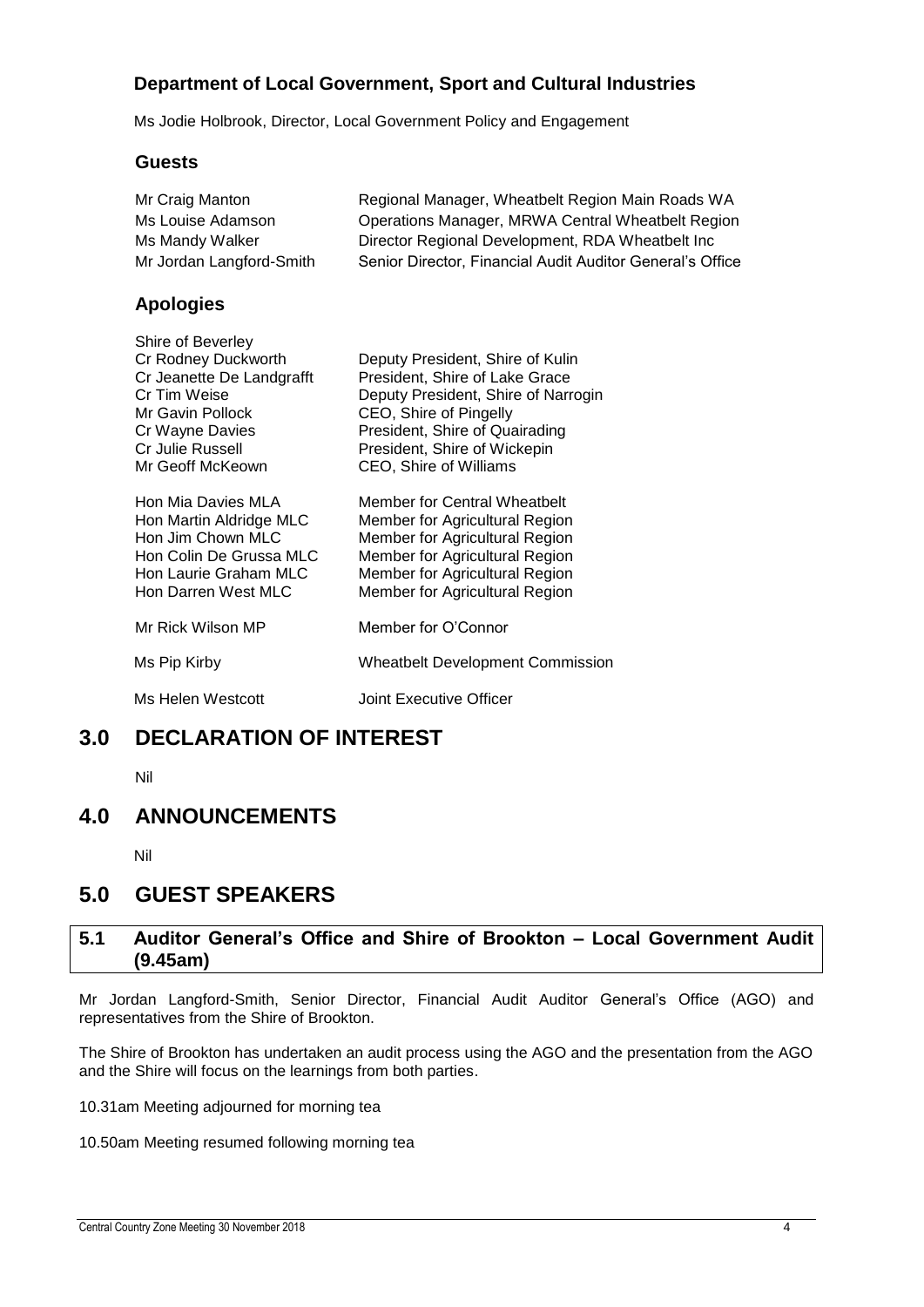### <span id="page-5-0"></span>**6.0 MINUTES**

### <span id="page-5-1"></span>**6.1 Confirmation of Minutes – Friday 31 August 2018 (Attachment)**

Presenting the Minutes of the Central Country Zone Meeting held on Friday 31 August 2018.

### **RECOMMENDATION:**

That the Minutes of the Meeting of the Central Country Zone held Friday 31 August 2018 be confirmed as a true and accurate record of the proceedings.

**RESOLUTION: Moved: Cr Baker Seconded: Cr Ball That the Minutes of the Meeting of the Central Country Zone held Friday 31 August 2018 be confirmed as a true and accurate record of the proceedings.**

**CARRIED**

### <span id="page-5-2"></span>**6.2 Business Arising from Minutes Zone Meeting Friday 31 August 2018**

### <span id="page-5-3"></span>**6.2.1 Item 7.4 - 6.1 State and Local Government Partnership Agreement Update (04-001-03-0001 TL)**

At the last Zone Meeting in considering the State and Local Government Partnership Agreement Update the Zone resolved as follows:

### *RESOLUTION: Moved: Cr Baker Seconded: Cr Pepper*

*That the Central Country Zone notes the report on the State and Local Government Partnership*  Agreement and requests that WALGA in future update reports include details of where the intent of the *State and Local Government Partnership Agreement has not been met and what action was taken to address the concern.*

*CARRIED*

WALGA in response resolved as follows:

*That State Council note the update on the State and Local Government Partnership Agreement and the secretariat continue to advise State Council of any details on where the intent of the partnership agreement has not been met.*

### **Noted**

### <span id="page-5-4"></span>**6.3 Minutes of the Executive Committee Meeting – Wednesday 14 November 2018 (Attachment)**

Presenting the Minutes of the Executive Committee Meeting held on Wednesday 14 November 2018

### **Executive Officer Comment:**

Any recommendations from the meeting are included as separate agenda items.

### **RECOMMENDATION:**

That the Minutes of the Meeting of the Central Country Zone Executive Committee held Wednesday 14 November 2018 be received.

### **EN BLOC RESOLUTION: Moved: Cr Blight Seconded: Cr Crute**

**That the Minutes of the Meeting of the Central Country Zone Executive Committee held Wednesday 14 November 2018 be received.**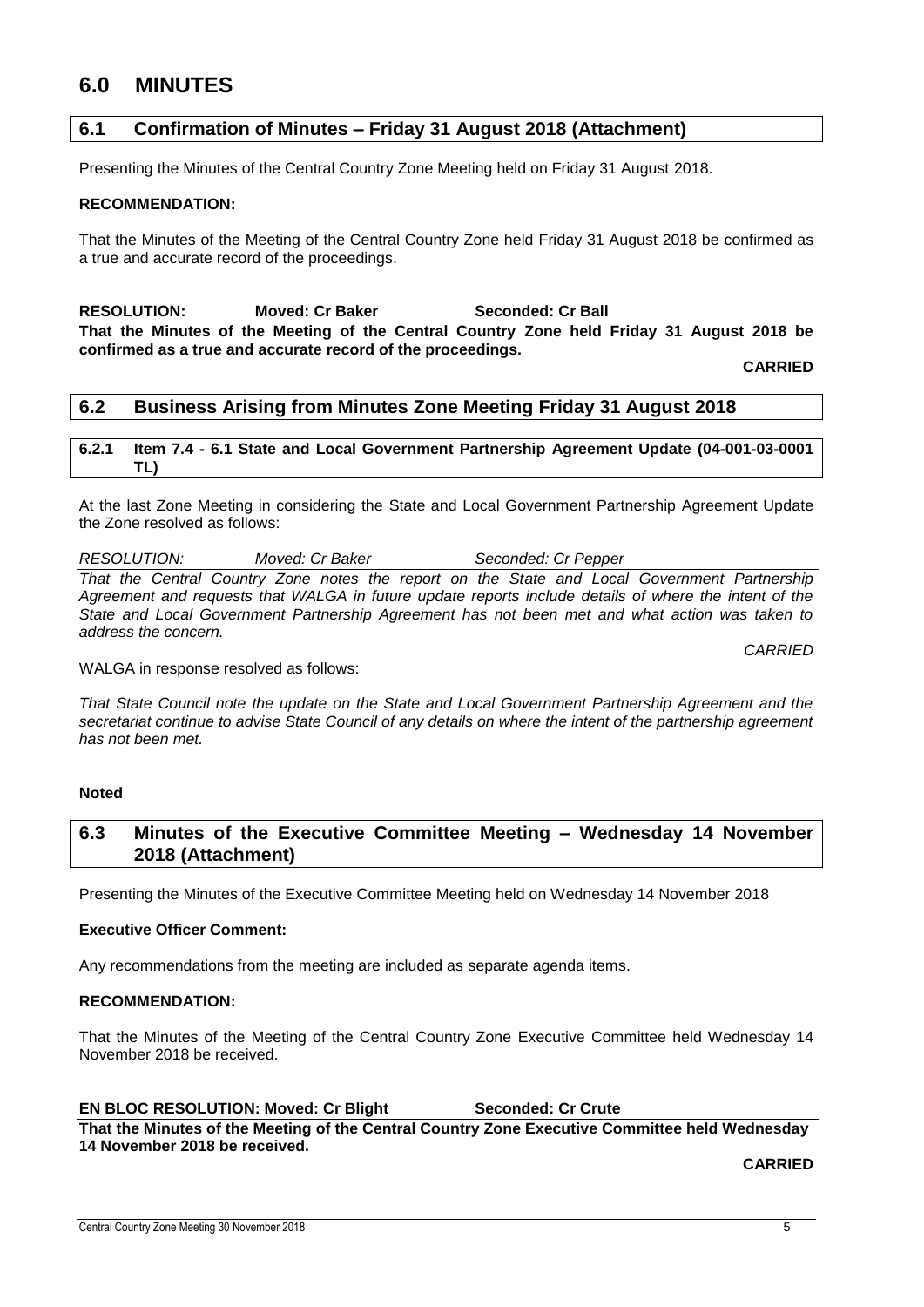### <span id="page-6-0"></span>**6.4 Minutes of the Special Executive Committee Meeting – Wednesday 24 October 2018 (Attachment)**

Presenting the Minutes of the Special Executive Committee Meeting held on Wednesday 24 October 2018

### **Executive Officer Comment:**

Any recommendations from the meeting are included as separate agenda items.

### **RECOMMENDATION:**

That the Minutes of the Special Meeting of the Central Country Zone Executive Committee held Wednesday 24 October 2018 be received.

**EN BLOC RESOLUTION: Moved: Cr Blight Seconded: Cr Crute That the Minutes of the Special Meeting of the Central Country Zone Executive Committee held Wednesday 24 October 2018 be received.**

**CARRIED**

### <span id="page-6-1"></span>**6.5 Local Government Act Review Working Group Meeting – Tuesday 30 October 2018 (Attachment)**

Presenting the Minutes of the Local Government Act Review Working Group Meeting held on Tuesday 30 October 2018.

### **Executive Officer Comment:**

Any recommendations from the meeting are included as separate agenda items.

### **RECOMMENDATION:**

That the Minutes of the Local Government Act Review Working Group Meeting held on Tuesday 30 October 2018 be received.

**RESOLUTION: Moved: Cr Baker Seconded: Cr Crute That the Minutes of the Local Government Act Review Working Group Meeting held on Tuesday 30 October 2018 be received.**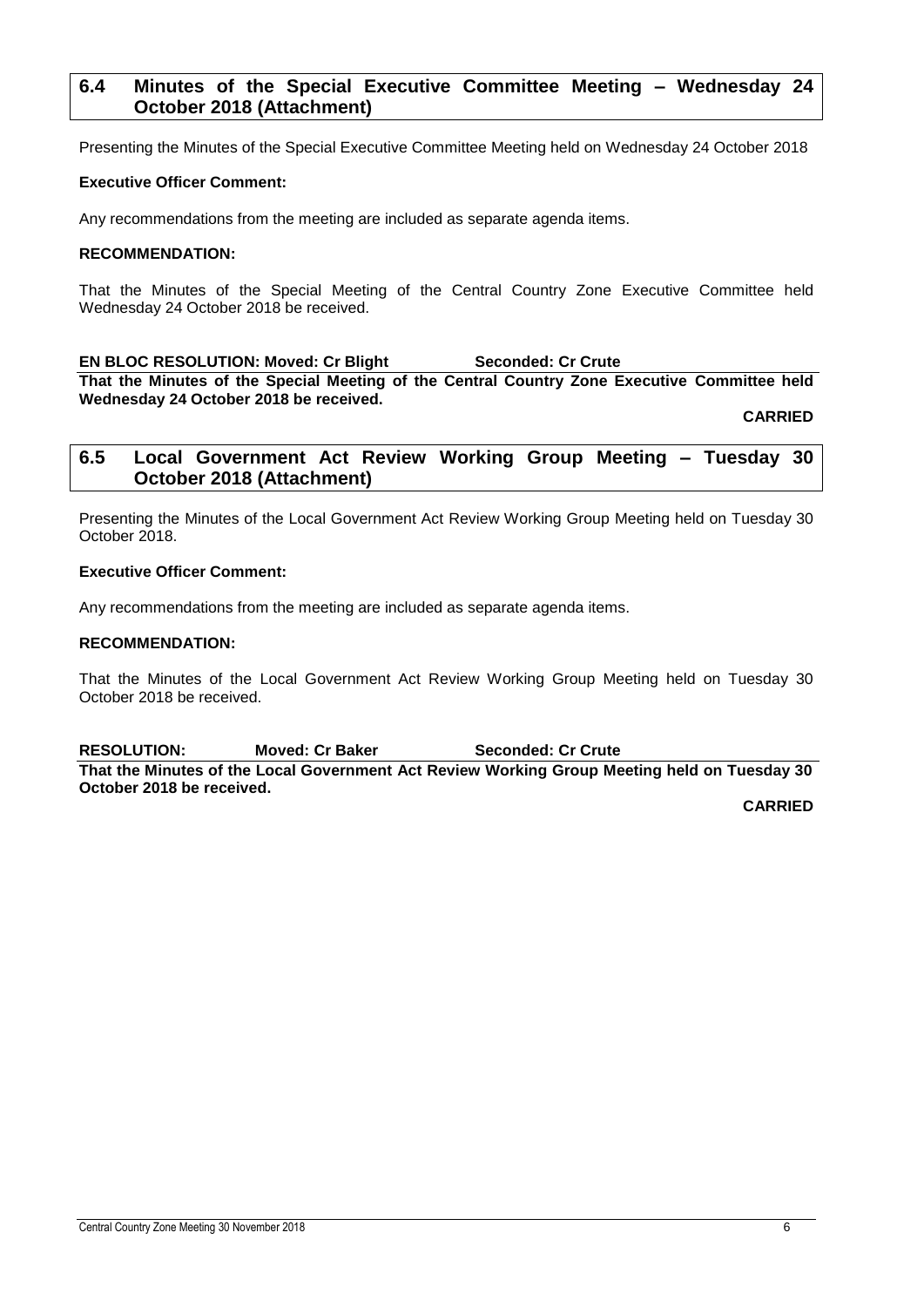### <span id="page-7-0"></span>**7.0 WESTERN AUSTRALIAN LOCAL GOVERNMENT ASSOCIATION (WALGA) BUSINESS**

*Zone delegates to consider the Matters for Decision contained in the WA Local Government Association State Council Agenda and put forward resolutions to Zone Representatives on State Council*

<span id="page-7-1"></span>Cr Phillip Blight

### <span id="page-7-2"></span>**7.2 WALGA Status Report (Attachment)**

*From Executive Officer*

### **BACKGROUND:**

Presenting the Status Report for November 2018

### **RECOMMENDATION:**

That the Central Country Zone notes the:

- State Councillor Report; and
- WALGA Status Report.

| <b>RESOLUTION:</b> | <b>Moved: Cr Whitely</b>                 | <b>Seconded: Cr West</b> |
|--------------------|------------------------------------------|--------------------------|
|                    | That the Central Country Zone notes the: |                          |

**State Councillor Report; and**

**WALGA Status Report.**

**CARRIED**

### <span id="page-7-3"></span>**7.3 Review of WALGA State Council Agenda - Matters for Decision**

From Executive Officer

### **Background:**

WALGA State Council meets five times each year and as part of the consultation process with Member Councils circulates the State Council Agenda for input through the Zone structure.

The Zone is able to provide comment or submit an alternate recommendation that is then presented to the State Council for consideration.

### **5.1 Proposed Removal by Main Roads WA of the "Letter of Approval" Restricted Access Vehicle Operating Condition (05-006-03-0001 MB)**

### **WALGA Recommendation**

That WALGA:

- 1. Opposes withdrawal of the "Letter of Approval" Restricted Access Vehicle Operating Condition until an acceptable alternative is developed;
- 2. Supports the position that Local Governments not use provision of the Letter of Authority to charge transport operators to access the Restricted Access Vehicle network;
- 3. Supports the development of standard administrative procedures including fees and letter formats; and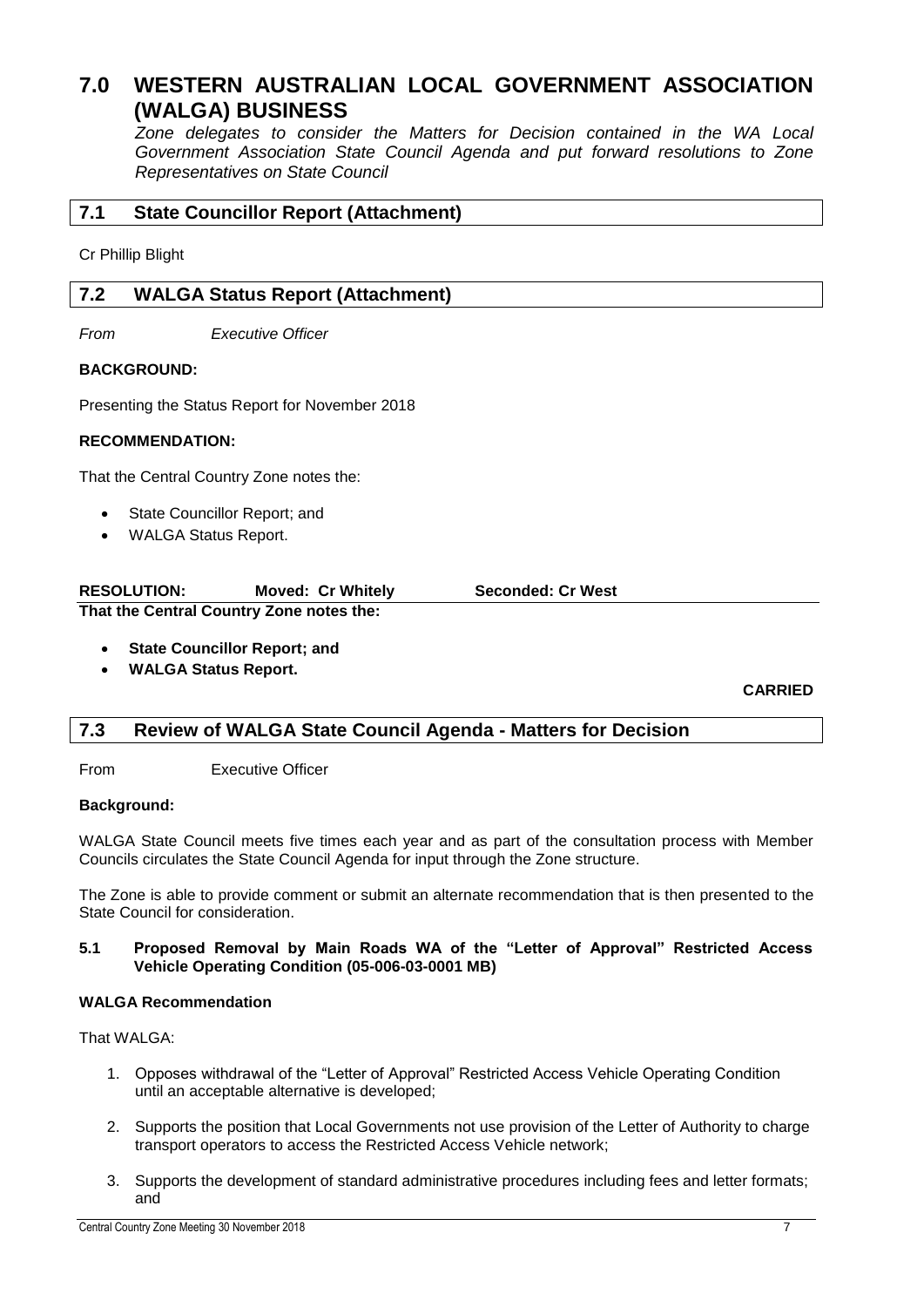4. Supports the practice of Local Governments negotiating maintenance agreements with freight owners/ generators in cases where the operations are predicted to cause extraordinary road damage.

### **ZONE COMMENT:**

In the State Council Agenda, the following "In Brief" comments give an overview of the matter:

- *Current Main Roads policy allows Local Governments to request that Main Roads WA impose a condition on some or all roads included in the Restricted Access Vehicle (RAV) or Accredited Mass Management Scheme (AMMS) networks to require that Restricted Access Vehicle operators obtain and carry a current letter of approval from the Local Government (CA07 condition) when using those roads.*
- *Main Roads advised WALGA that advice they have received from the State Solicitor's Office concludes the practice of some Local Governments in charging transport operators (e.g. transport company or truck owner) a fee for the letter of approval is likely unlawful and they are intending to abolish the CA07 condition.*
- *WALGA has engaged affected Local Governments to understand current practices and assess the consequences of withdrawing the CA07 condition.*
- *Seventy Local Governments were surveyed and the overwhelming majority consider the CA07 condition an essential management tool and oppose its removal.*
- *The CA07 condition assists Local Governments to manage the quantity and timing of RAV movements without compromising the safety of other vehicle users.*
- *Most Local Governments do not charge transport operators a fee for the letter of approval.*
- *The CA07 condition alerts Local Governments to transport tasks that are likely to cause extraordinary road damage and provides an opportunity to negotiate a maintenance agreement with the freight owner/ generator (e.g. mining company, timber company). Abolishing the condition may jeopardise current and future agreements.*
- *It is concluded that the concerns raised can be resolved by Main Roads WA informing Local Governments that it is unlawful to charge transport operators for the CA07 letter of approval and by standardising administrative procedures.*

Zone supports the WALGA recommendation.

### **5.2 Bus Stop Infrastructure Partnership Agreement 2018/19-2022/23 (05-001-03-0037 MM)**

### **WALGA Recommendation**

That the Bus Stop Infrastructure Partnership Agreement be endorsed.

### **ZONE COMMENT:**

This does not impact upon the Central Country Zone Members

Zone supports the WALGA recommendation.

### **5.3 2019-20 State Budget Submission (05-001-03-0006 DM)**

### **WALGA Recommendation**

That WALGA's submission to the State Government in advance of the 2019-20 Budget be endorsed.

### **ZONE COMMENT:**

The detail of the Budget submission priority areas for spending and microeconomic reform is outlined in the State Council Agenda and submission.

Zone supports the WALGA recommendation.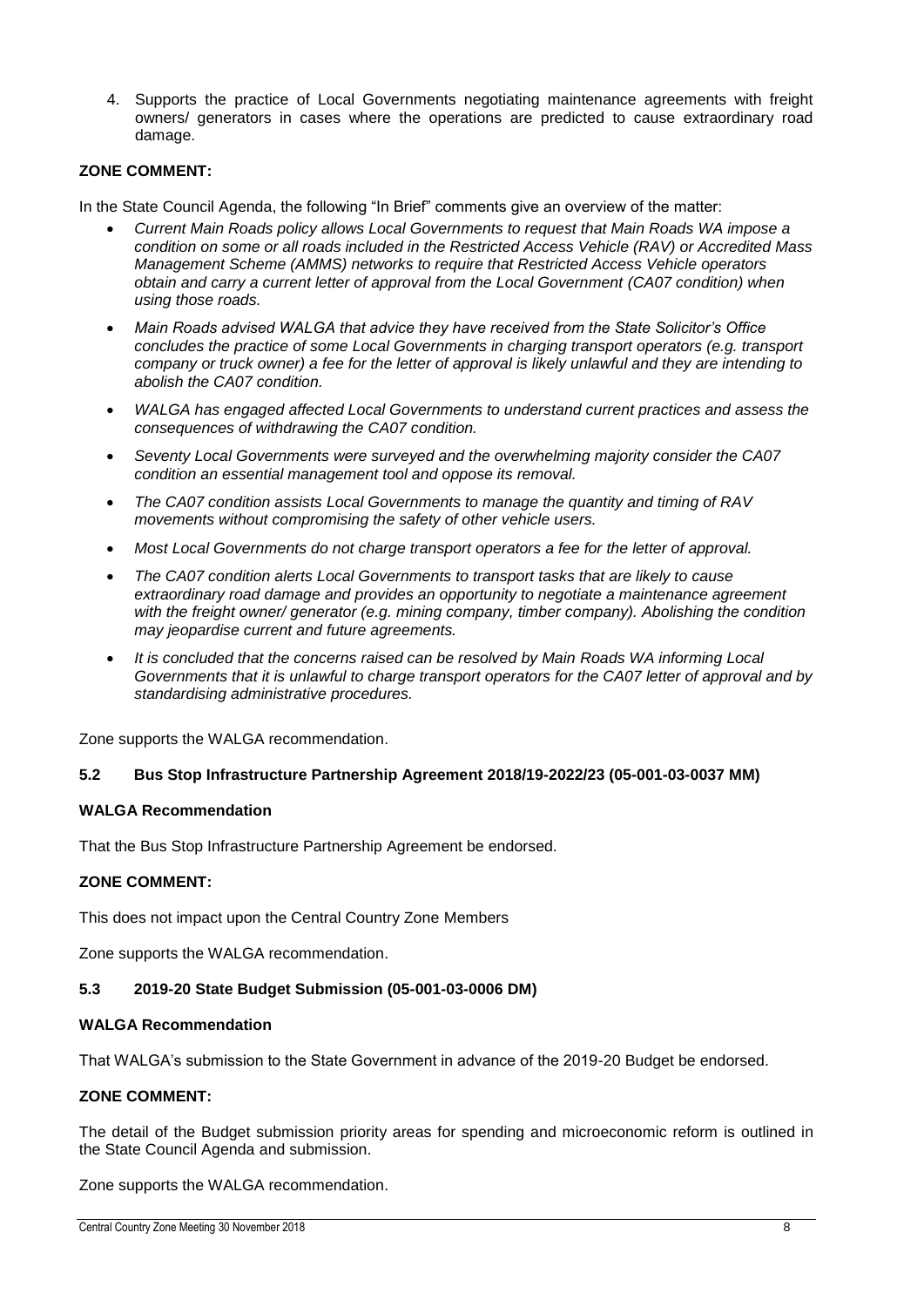### **5.4 Interim Submission: Cost Recovery for Clearing Permits and Water Licences and Permits – DWER Discussion Paper (05-064-02-0022 MB)**

### **WALGA Recommendation**

That the WALGA interim submission which opposes increased cost recovery for clearing permits and water licences and permits by the Department of Water and Environmental Regulation be endorsed.

### **ZONE COMMENT:**

This issue was considered by the Zone at its meeting on 31 August 2018 when it resolved as follows:

*RESOLUTION: Moved: Mr Stewart Seconded: Cr Ron Walker That WALGA be advised that the Central Country Zone is of the view that where a "Purpose Permit" application is from a local government and relates to road clearing for a public benefit, the application should be exempt from a fee.*

*CARRIED*

In the State Council Agenda, the following "In Brief" comments give an overview of the matter:

### *In Brief*

- *The Department of Water and Environmental Regulation (DWER) has released a discussion paper proposing increased fees and charges via a cost recovery approach to assessing both clearing permits (under the Environmental Protection Clearing of Native Vegetation Regulations (2004)), and water licenses and permit applications (under the Rights in Water Irrigation Act (1914)).*
- *The Discussion Paper proposes significant increases in application fees for permits to clear native vegetation and for water licenses, which will have financial and program implications for Local Governments.*
- *Cost increases are exponential to the base rate of existing fees and charges.*
- *The increase costs will particularly impact on local governments undertaking road maintenance activities or seeking additional access to water supplies.*

The State Council Report notes:

*Analysis by WALGA of existing DWER Local Government water licences and permits (2016/17 data) indicates that if the proposed cost regime was applied to current licences and permits, it would represent an additional cost shift of some \$2.36M to the sector.*

Zone supports the WALGA recommendation

### **5.5 Waste Levy Policy Statement (05-037-04-0001 RNB)**

### **WALGA Recommendation**

That the Waste Levy Policy Statement 2018 be endorsed.

### **ZONE COMMENT:**

Zone supports the WALGA recommendation.

### **5.6 Standard Development Conditions Guidelines (05-036-04-0005 AR)**

### **WALGA Recommendation**

That the Standard Development Conditions Guideline, be endorsed and that WALGA recommends use of the resource by Local Governments when reviewing and/or preparing standard development conditions.

### **ZONE COMMENT:**

Zone supports the WALGA recommendation.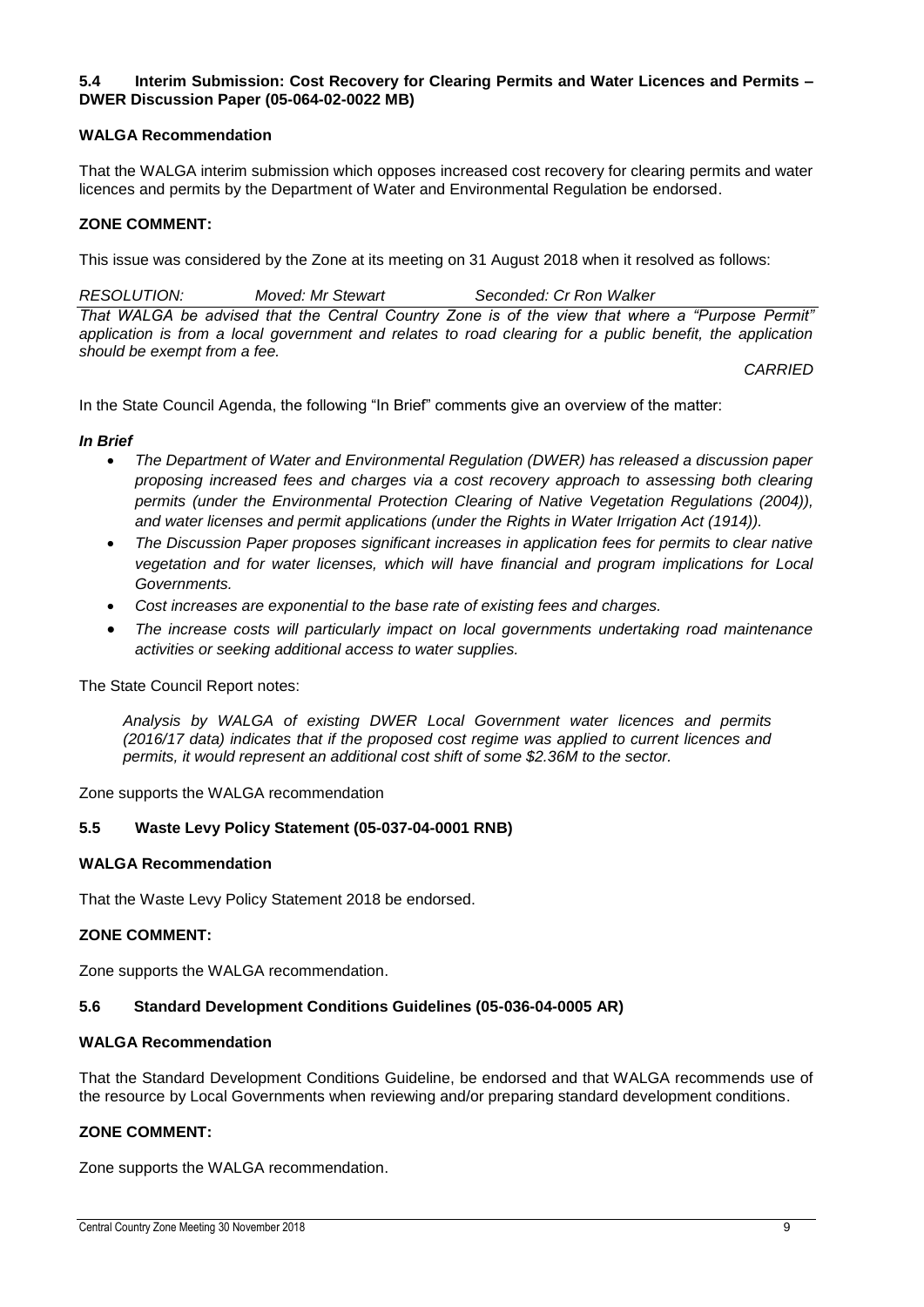### **5.7 WALGA Paper – Off Road Vehicles and Local Government (05-053-03-008 EDR)**

### **WALGA Recommendation**

That WALGA advocates for the State Government to:

- 1. Conduct a review of current legislation to align registration and licensing of Off Road Vehicles (ORVs) with other vehicle types and users.
- 2. Allocate funding for feasibility studies to identify suitable sites for new ORV Permitted Areas throughout the State, which considers environmental values, future land use planning impacts, public safety, amenity and environmental issues and Local Government risk and liability issues.
- 3. Develop and implement, in collaboration with WALGA and ORV stakeholders, educational resources and training suitable to the specific needs of ORV users, stakeholders and Local Governments. Resources should include; guidance on compliance and enforcement arrangements aligned with the *Control of Vehicles (Off-road Areas) Act 1978* and other relevant legislation, user and permitted area operational safety, signage standards, insurance and liability mitigation strategies.
- 4. Develop and implement, in collaboration with ORV vendors, resources and practices that ensure ORV buyers are informed at the point of sale about ORV registration, regulation and restrictions applicable to ORV vehicle use and consequences of non-compliance.
- 5. Consider and consult on the regulation of the vendor's role in providing information to buyers regarding ORV registration, regulation and restrictions.
- 6. Develop and implement, in collaboration with stakeholders and industry representatives, resources to educate and raise community awareness about the proper use of ORVs, ORV permitted and prohibited areas, and the consequences of non-compliance.
- 7. Ensure that the WA Police Force allocates resources to address unlawful ORV use in consultation with Local Government law enforcement.

### **ZONE COMMENT:**

Zone supports the WALGA recommendation.

### **5.8 Submissions – Public Health Act 2016 Regulation Review Program (05-031-01-0001 EDR)**

### **WALGA Recommendation**

That the interim submissions provided to the Department of Health Public Health Act 2016 Discussion Papers on Regulations for Construction Sites Facilities, Temporary Toilets and Cloth Materials be endorsed.

### **ZONE COMMENT:**

Zone supports the WALGA recommendation.

### **5.9 Aboriginal Advocacy and Accountability Office Interim Submission**

### **WALGA Recommendation**

That the interim submission to An Office for Advocacy and Accountability in Aboriginal Affairs in Western Australia: Discussion paper be endorsed.

### **ZONE COMMENT:**

Zone supports the WALGA recommendation.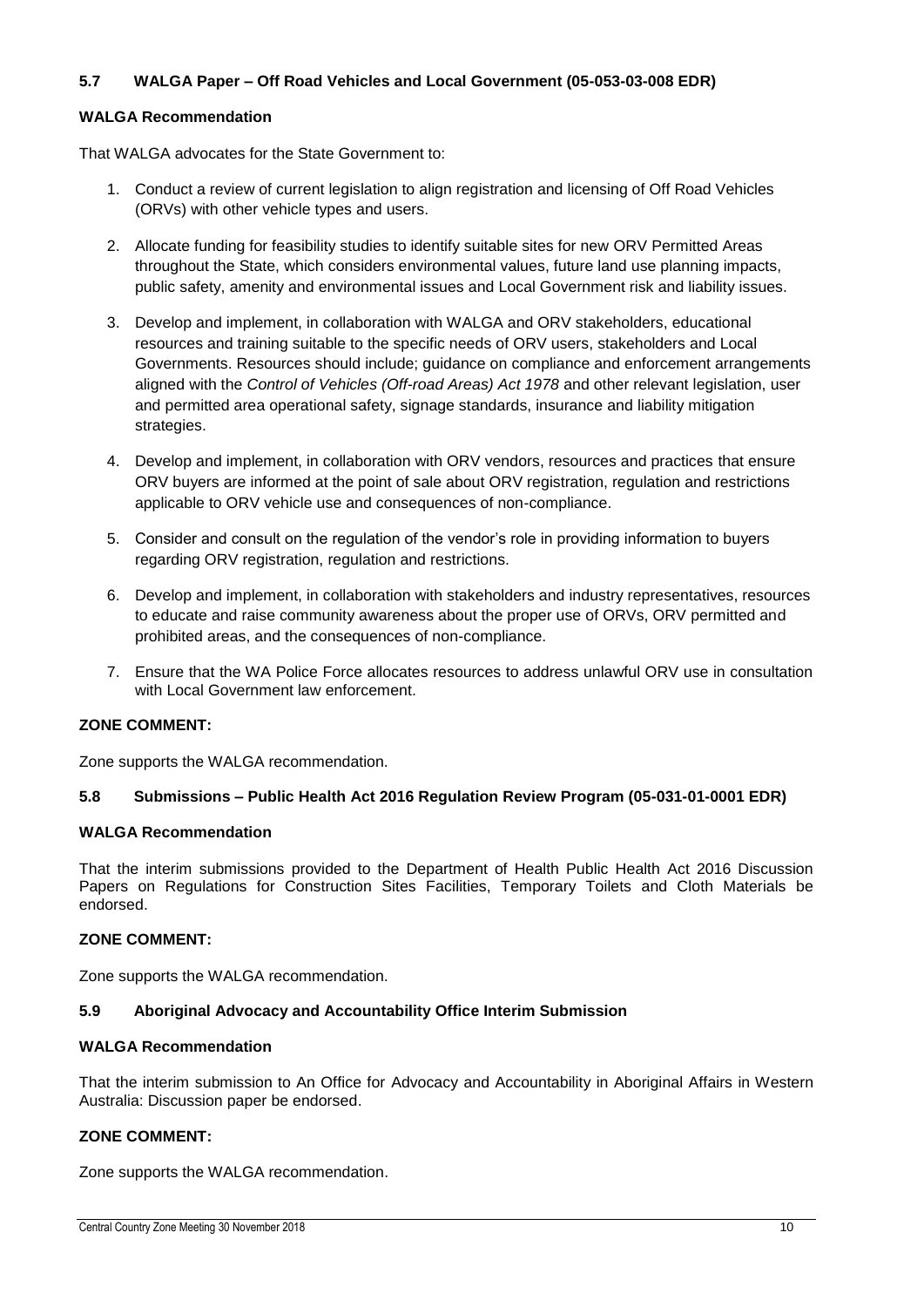### **5.10 Royal Commission into Institutional Responses to Child Sexual Abuse (05-086-03-0004 KD)**

### **WALGA Recommendation**

That the interim submission: Royal Commission into Institutional Responses to Child Sexual Abuse: A Local Government Response to the Western Australian State Government Child Safety Implementation Plan be endorsed.

### **ZONE COMMENT:**

Zone supports the WALGA recommendation.

### **5.11 Partnering with Local Government for Youth (05-065-04-0001 KD)**

### **WALGA Recommendation**

That the following amended policy statement be endorsed:

The Local Government sector supports the development and well-being of children and young people through strategic partnerships and a combination of services and facility provision. The Association advocates that the State and Commonwealth should continue to invest in the wellbeing of young West **Australians.** 

### **ZONE COMMENT:**

Zone supports the WALGA recommendation.

### **5.12 Managing Alcohol in our Communities Guide (06-045-01-0001 EB)**

### **WALGA Recommendation**

That the Managing Alcohol in our Communities (MAIOC) Guide be endorsed.

### **ZONE COMMENT:**

In the State Council Agenda, the following "In Brief" comments give an overview of the matter:

### *In Brief*

- *The aim of the Guide is to support existing Local Government activities, responsibilities and processes to address alcohol-related issues within their communities. The Guide promotes a prevention and risk management approach to create a safe and healthy place for people to work, live and play.*
- *The Guide has been developed in partnership with the Mental Health Commission (MHC), the Public Health Advocacy Institute of Western Australia (PHAIWA) and WALGA.*
- *WALGA will hold a launch with the key project partners on Friday, 1 March 2019.*

Zone supports the WALGA recommendation

### **RECOMMENDATION:**

That the Central Country Zone endorses all recommendations being matters contained in the WALGA State Council Agenda other than those recommendations separately considered.

### **RESOLUTION: Moved: Cr Ball Seconded: Cr Crute**

**That the Central Country Zone endorses all recommendations being matters contained in the WALGA State Council Agenda other than those recommendations separately considered.**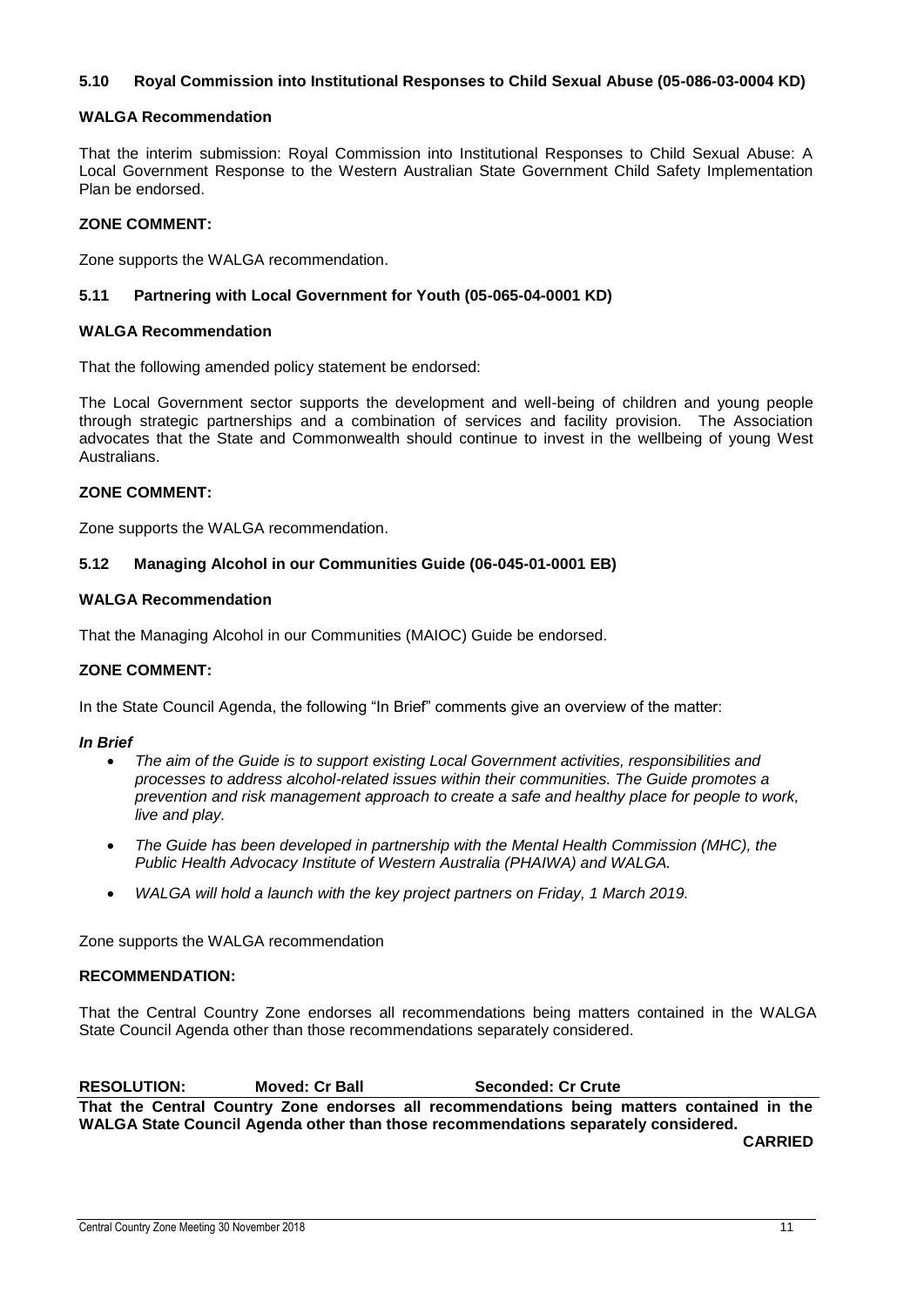### <span id="page-12-0"></span>**7.4 Review of WALGA State Council Agenda - Matters for Noting/Information**

- **6.1 Local Government Act Review (05-034-01-0001 TB)**
- **6.2 Economic Development Project (05-088-03-001 DM)**
- **6.3 Report: Review of Local Government Car Parking Requirements in Western Australia (05- 036-03-0063 AR)**
- **6.4 Event for Elected Members – Health Services in Regional Areas (05-031-01-0001 EDR)**

### **Executive Officer Comment:**

The event is targeted toward Elected Members and CEOs of regional areas. WALGA are proposing to organise a webinar option so all Local Government staff will be welcome to attend online.

**6.5 Government Regional Officer Housing (GROH) (05-018-04-0004 KD)**

### **Executive Officer Comment:**

The Zone has previously discussed this issue. The issue of GROH housing is however not solely related to Police housing as it covers all public sector agencies.

- **6.6 National Redress Scheme (05-086-03-0004 KD)**
- **6.7 Family and Domestic Violence (05-086-03-0004 KD)**
- **6.8 Report Municipal Waste Advisory Council (MWAC) (01-006-03-0008 RNB)**
- **6.9 Draft National Biosecurity Statement (05-028-03-0011 NM)**
- **6.10 Release of the Better Urban Forest Planning Guide (05-038-04-2211 CP)**
- **6.11 WALGA Reconciliation Action Plan (03-047-01-0001 RA)**

### <span id="page-12-1"></span>**7.5 Review of WALGA State Council Agenda - Organisational Reports**

- **7.1 Key Activity Reports**
	- **7.1.1 Report on Key Activities, Environment and Waste Unit (01-006-03-0017 MJB)**
	- **7.1.2 Report on Key Activities, Governance and Organisational Services (01-006-03-0007 TB) (Attachment)**
	- **7.1.3 Report on Key Activities, Infrastructure (05-001-02-0003 ID)**
	- **7.1.4 Report on Key Activities, People and Places (01-006-03-0014 JB)**

### <span id="page-12-2"></span>**7.6 Review of WALGA State Council Agenda - Policy Forum Reports**

- **7.2 Policy Forum Reports**
	- **7.2.1 Mayors/Presidents Policy Forum**
	- **7.2.2 Mining Community Policy Forum**
	- **7.2.3 Container Deposit Legislation Policy Forum**
	- **7.2.4 Economic Development Policy Forum**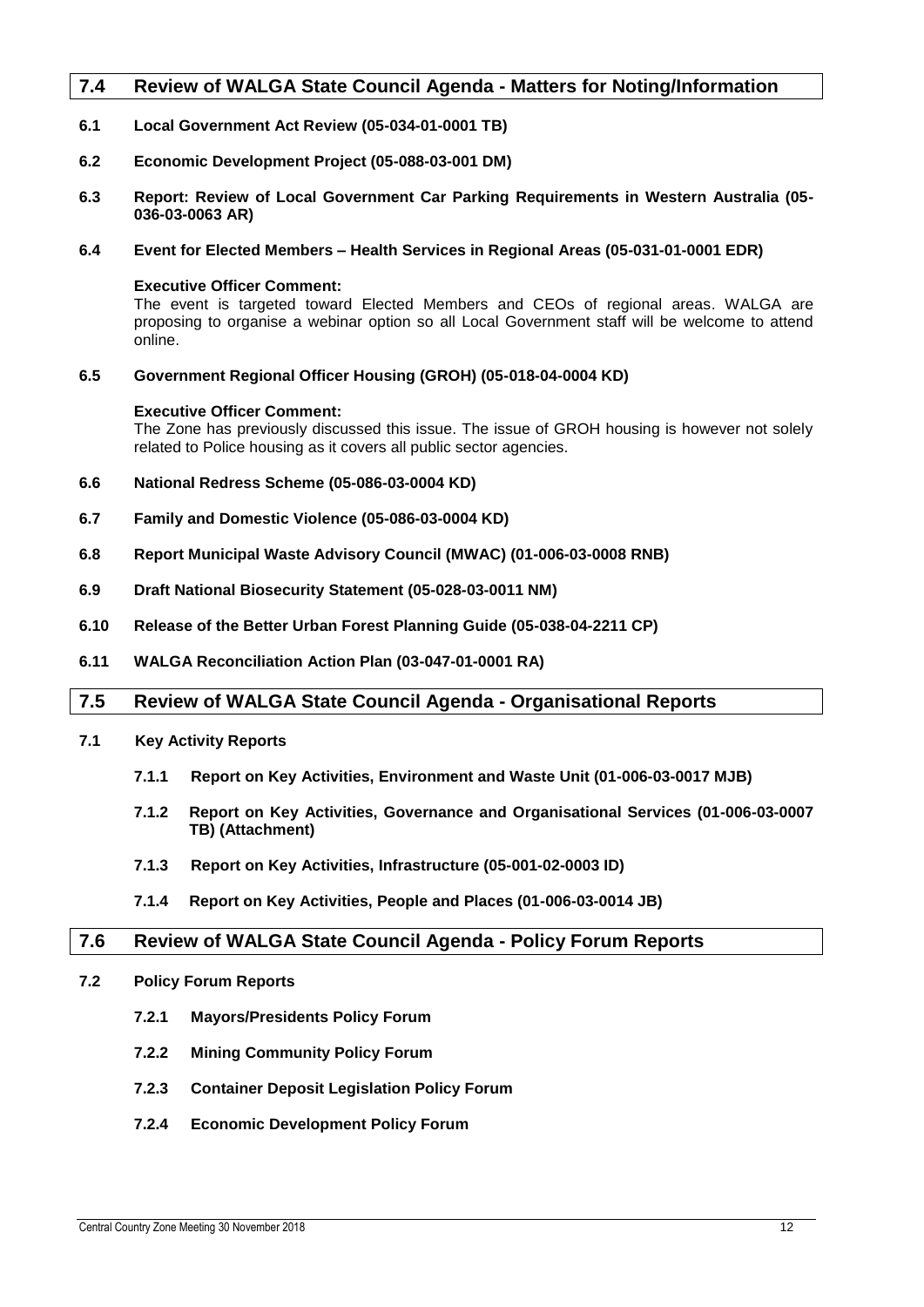### <span id="page-13-0"></span>**7.7 WALGA President's Report (Attachment)**

Presenting the WALGA President's Report for December 2018.

### **RECOMMENDATION:**

That the Central Country Zone notes, other than those recommendations separately considered, the following reports contained in the WALGA State Council Agenda:

- Matters for Noting/Information;
- Organisational Reports;
- Policy Forum Reports; and
- WALGA President's Report.

### **RESOLUTION: Moved: Cr McGuinness Seconded: Cr Mulroney**

**That the Central Country Zone notes, other than those recommendations separately considered, the following reports contained in the WALGA State Council Agenda:**

- **Matters for Noting/Information;**
- **Organisational Reports;**
- **Policy Forum Reports; and**
- **WALGA President's Report.**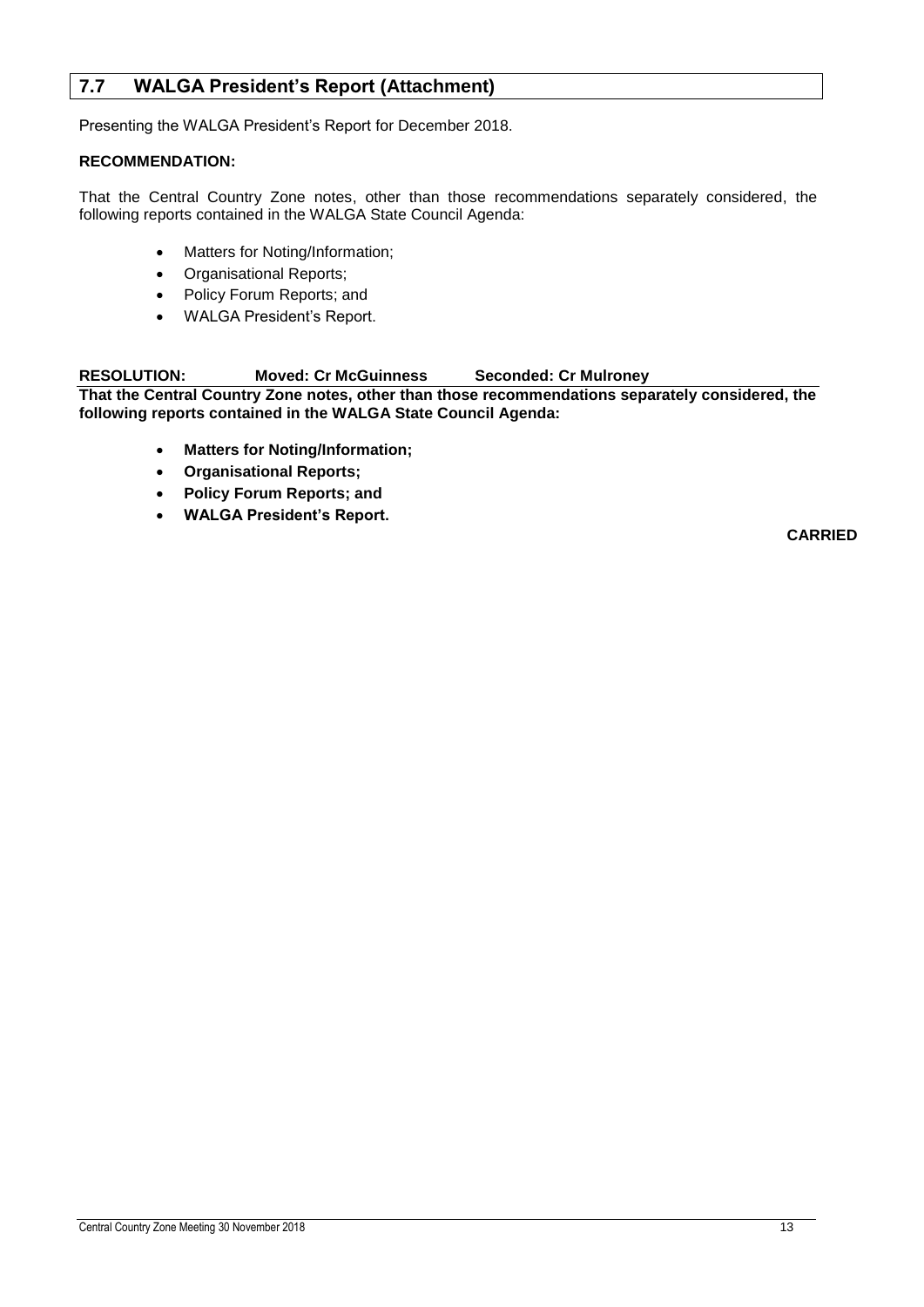### <span id="page-14-0"></span>**8.0 FINANCE**

### <span id="page-14-1"></span>**8.1 Central Country Zone 2017/2018 Audit (Attachments)**

| <b>Reporting Officer:</b> | Bruce Wittber, Executive Officer                 |
|---------------------------|--------------------------------------------------|
| Disclosure of Interest:   | No interest to disclose                          |
| Date:                     | 16 November 2018                                 |
| <b>Attachments:</b>       | 2017/2018 Financial Report and Management Letter |

### **Background:**

Presenting the finalised Financial Report and Management Letter

### **Executive Officer Comment:**

The finalised Financial Report and Management Letter have been received and presented to the Zone Executive Committee held 24 October 2018 for review and recommendation to the Zone.

The Zone Executive Committee having reviewed the Audited Financial Report, Audit Report and Management Letter resolved as follows:

| <b>RESOLUTION:</b><br>Seconded: Cr Crute<br>Moved: Cr De Landgrafft |  |
|---------------------------------------------------------------------|--|
|---------------------------------------------------------------------|--|

- *1. That the Central Country Zone Executive Committee endorse the Representation Letter and Draft Financial Statement and authorise the Zone President and Executive Officer, as appropriate, to sign the documents.*
- *2. That the Audited Financial Statements be submitted to the Zone Meeting on Friday 30 November 2018 for acceptance.*

*CARRIED*

The Audit was undertaken by Anderson Munro & Wylie and was undertaken efficiently and in a timely manner.

### **RECOMMENDATION:**

That the Central Country Zone 2017/2018 Audited Financial Report and Management Letter be accepted.

**RESOLUTION: Moved: Cr Blight Seconded: Cr Baker That the Central Country Zone 2017/2018 Audited Financial Report and Management Letter be accepted.**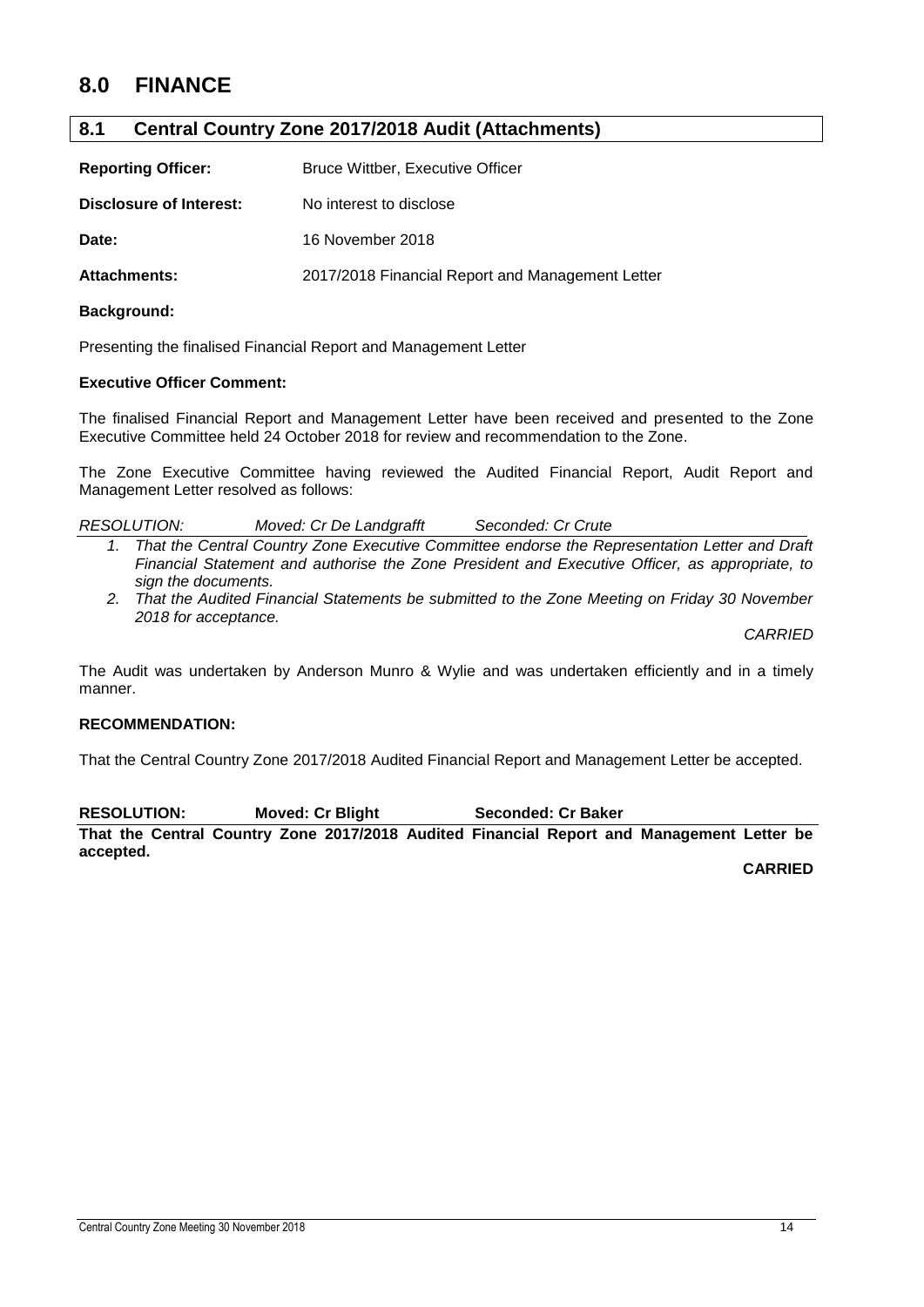### <span id="page-15-0"></span>**9.0 ZONE REPORTS**

### <span id="page-15-1"></span>**9.1 Zone President's Report**

Cr Mark Conley

### <span id="page-15-2"></span>**9.2 Local Government Agricultural Freight Group (Attachment)**

Cr Katrina Crute

### <span id="page-15-3"></span>**9.2.1 Minutes of the Local Government Agricultural Freight Group held on Friday 12 October 2018 (Attachment)**

Presenting the minutes of the Local Government Agricultural Freight Group held on Friday 12 October 2018

### **RECOMMENDATION:**

That the Minutes of the Meeting of the Local Government Agricultural Freight Group held on Friday 12 October 2018 be received.

### **RESOLUTION: Moved: Cr McGuinness Seconded: Cr Crute That the Minutes of the Meeting of the Local Government Agricultural Freight Group held on Friday 12 October 2018 be received.**

**CARRIED**

<span id="page-15-4"></span>**9.2.2 Local Government Agricultural Freight Group Delegate Report**

Presenting the Cr Crute's Delegate's Report of the Local Government Agricultural Freight Group (LGAFG) meeting held on Friday 12 October 2018.

### **In Person meeting at WALGA**

### **CA07 LG Condition of Access – Heavy Vehicle Permits**

WALGA has completed their initial investigations and there are some very different uses of the CA07 with three distinct areas, Mining Industry, Timber Industry and Agricultural Industry. The report has gone to Main Roads and the Minister for Transport, WALGA just waiting for a response.

- **Revitalising Ag Freight Region Strategy** Draft is with Minister for Transport, WALGA pushing for public consultation period to be in early 2019 rather than over the Christmas period.
- **Towed Ag Implements**

WA Farmers Federation will hopefully share the next draft paper. The online training option was rejected by Main Roads.

I welcome your feedback, suggestions or concerns whether by phone or email.

### **RECOMMENDATION:**

That the Delegate Report of the Local Government Agricultural Freight Group (LGAFG) meeting held on Friday 12 October 2018 be received.

### **RESOLUTION: Moved: Cr Baker Seconded: Cr West**

**That the Delegate Report of the Local Government Agricultural Freight Group (LGAFG) meeting held on Friday 12 October 2018 be received.**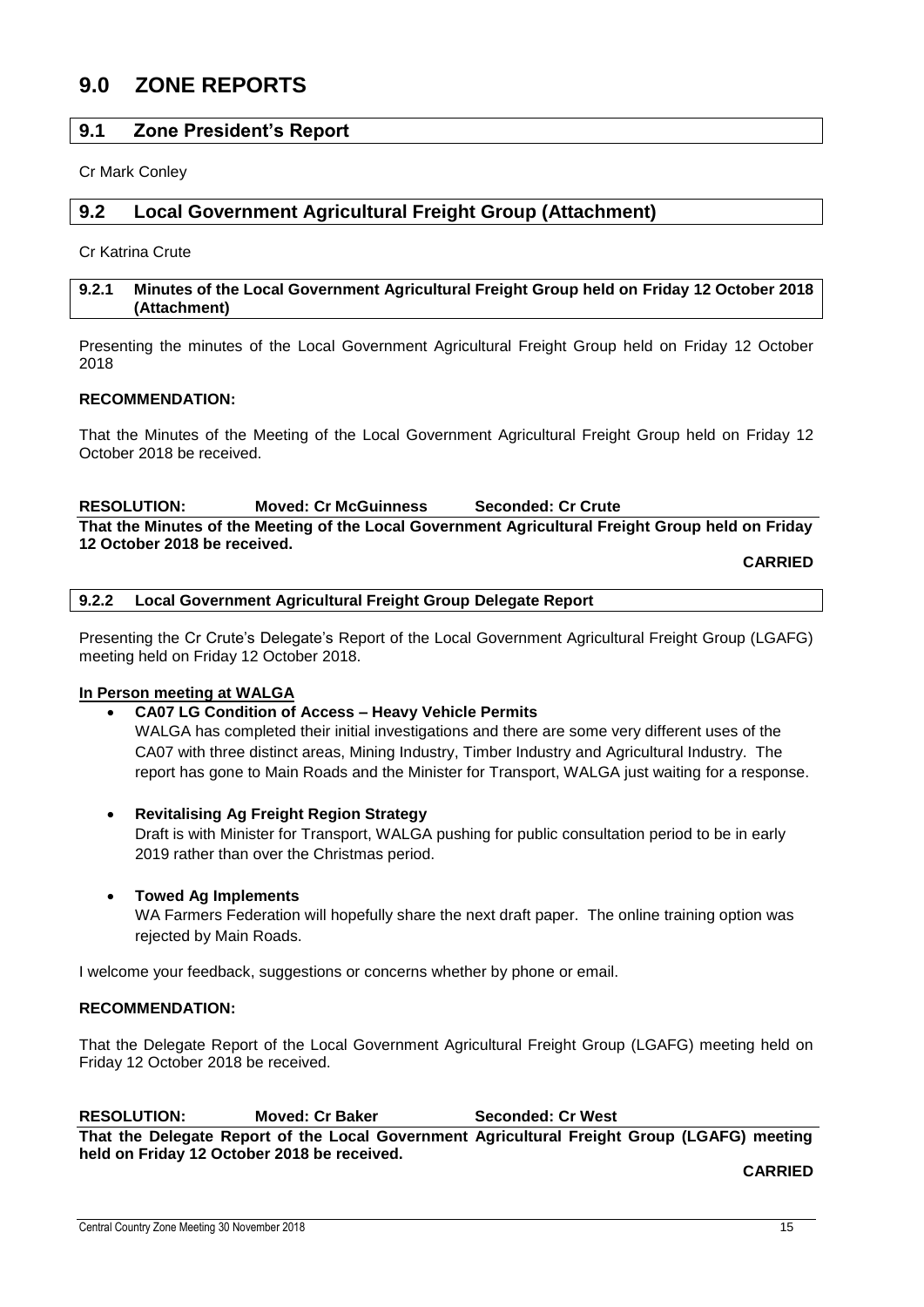### <span id="page-16-0"></span>**9.3 Great Southern District Emergency Management Committee (DEMC)**

President Ballard

### <span id="page-16-1"></span>**9.4 Wheatbelt South Regional Road Group**

Cr Katrina Crute, Chair of Wheatbelt South Regional Road Group

### **WBS Regional Road Group Update**

### **Chairs Meeting – Local Government Convention (August)**

- State Government to Local Government Agreement
- CA07 Letter Investigation

### **WBS RRG – Technical Group Meeting – 4 th October**

- 19/20 Road Projects
- 16/17 Outstanding Projects
- LG Staff Training Road Traffic Counters and data interpretation, and Bridge Inspection, if your Subgroup hasn't organised this training please make it a priority. I hope that all LG's have road traffic counters out on their Secondary Freight Roads so up to date data is being collected.

### **Secondary Freight Network Project:**

**Teleconference – Melissa Price – 3 October Meeting with Deputy Prime Minister (Manjimup) – 13 October Meeting with Minister for Transport – 7 November Meeting with Department of Transport, Main Roads – 16 November**

Much of my time to do with RRG is being taken up with the Secondary Freight Network we have been exploring different funding opportunities to try and secure funds for the Design and Planning Stage (estimated at \$5 million). The meeting with the Deputy PM was very worthwhile and he was extremely impressed with the amount of work and collaboration 42 Local Governments had done. Whilst he didn't commit to funding, we are confident that something will come from that meeting. The meeting with Rita Saffioti was about briefing her prior to her meeting in Canberra with the Deputy PM the following day. Whilst yet again she wouldn't give us direct support she was impressed with the work we had done.

Garrick Yandle together with Juliet Grist put together our BBRF funding application, thank you to everyone for sorting the letters of support we needed for this application. Due to the lack of support from the State we had to revise our application to only include the \$250,000 from LG's which meant we could only apply for \$750,000; this has resulted in us having to stage the Planning & Design phase of the project. Due to Garrick's move from Dandaragan to Kulin, Koorda kindly agreed to be the applicant for the BBRF application.

We have also applied for \$1m from Commodity Route Funding for the project.

The meeting with the Department of Transport, Main Roads and members of Minister Saffioti's staff was about looking at other funding opportunities and how we might be able to progress this project.

The RAFR strategy is hopefully going to be released shortly in a draft format for consultation and the consultation will extend beyond Christmas.

With the support of the 42 LG's the WSFN team will review this document and provide feedback to the Department of Transport. Our work has greatly influenced what is in the document for the Wheatbelt region, it has also provided the Department with a format to be able to consult in a similar manner with the Great Southern and Midwest to produce an overall map for the Secondary Freight routes for the Ag region.

I have asked the Sub Group Chairs to circulate the most recent briefing paper to LG's; I ask that you share this with all your councillors to ensure everyone is aware of the project an where we are at.

### **RECOMMENDATION:**

That the Report of the Chair of Wheatbelt South Regional Road Group be received.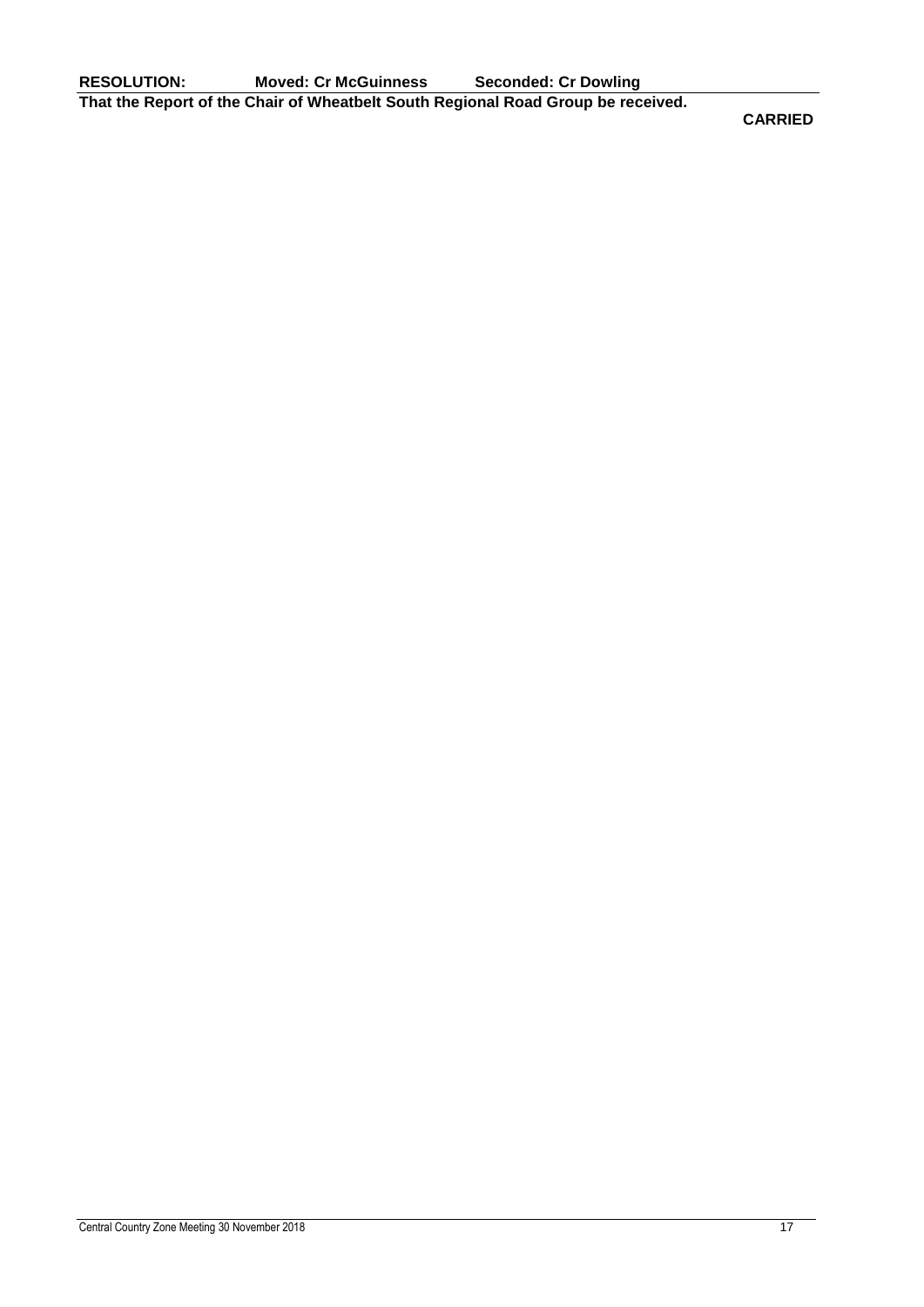### <span id="page-18-1"></span><span id="page-18-0"></span>**10.1 Matters for Noting (Attachments)**

### **Country Ambulance Strategy**

On Friday 28 September 2018 the Minister for Health, Hon Roger Cook BA GradDipBus MBA MLA, released the draft Country Ambulance Strategy for public consultation. The media statement announcing the release of the draft strategy can be found by following the link shown below:

[https://www.mediastatements.wa.gov.au/Pages/McGowan/2018/09/New-strategy-to-strengthen-WA's](https://www.mediastatements.wa.gov.au/Pages/McGowan/2018/09/New-strategy-to-strengthen-WA’s-country-ambulance-services-.aspx)[country-ambulance-services-.aspx](https://www.mediastatements.wa.gov.au/Pages/McGowan/2018/09/New-strategy-to-strengthen-WA’s-country-ambulance-services-.aspx)

Due to the size of the document a copy of the Summary Draft Strategy can be found at [https://wacountryambulance.com.au.](https://wacountryambulance.com.au/)

### **ILUA Registration Decisions released by Native Title Registrar**

The Native Title Registrar on 17 October 2018 registered all [six South West Native Title Settlement](https://www.dpc.wa.gov.au/swnts/Indigenous-Land-Use-Agreements/Pages/default.aspx)  [Indigenous Land Use Agreements.](https://www.dpc.wa.gov.au/swnts/Indigenous-Land-Use-Agreements/Pages/default.aspx)

See the National Native Title Tribunal's [media statement,](http://www.nntt.gov.au/News-and-Publications/latest-news/Pages/South-West-Indigenous-Land-Use-Agreements-Registered.aspx) Minister Wyatt's [media release,](https://www.mediastatements.wa.gov.au/Pages/McGowan/2018/10/All-six-South-West-Native-Title-Settlement-Agreements-registered.aspx) and the South West Aboriginal Land and Sea Council's [Latest News.](http://www.noongar.org.au/news-and-events/)

### **Executive Officer Comment:**

In reviewing the media statement about the registration of the Six South West Native Title Settlement Agreements, the Executive Officer noted on the SW Native Title Settlement website that WALGA and SWALSC were "*working together to develop a suitable Local Government-specific Noongar Heritage Agreement template that will tailor the NSHA to align with Local Government regulations and policies*".

The issue was raised with WALGA who advised that work is continuing on the development of the Local Government specific Noongar Standard Heritage Agreement.

### **Local Government Procurement – Auditor General's Report (Attachment)**

In mid-October 2018 the Auditor General tabled a report on Local Government Procurement.

The Report notes in the Auditor General's Overview:

*My report highlights weaknesses in procurement controls, processes and documentation across the 8 local governments we audited, as well as the need for them to build procurement capability to give staff the knowledge and skills to effectively carry out their jobs. These generally reflect areas for improvement identified in our previous audit reports about State Government entities as well as other public reports.* 

*Some local governments disagreed with the significance of a number of control weaknesses identified. Local governments considered that a finding was not worthy of a 'significant' rating if the control weakness did not result in a breach of regulations or the audit did not find evidence of wrongdoing. While legislation places minimum specific requirements on local governments, they still need to ensure they have strong internal controls and good governance. Controls prevent things going wrong and are particularly important in financial management processes, where there is an inherent risk of financial misappropriation. I welcome discussion on this matter and am pleased all local governments have committed to amending their policies and procedures and improving internal controls over purchases, where required.*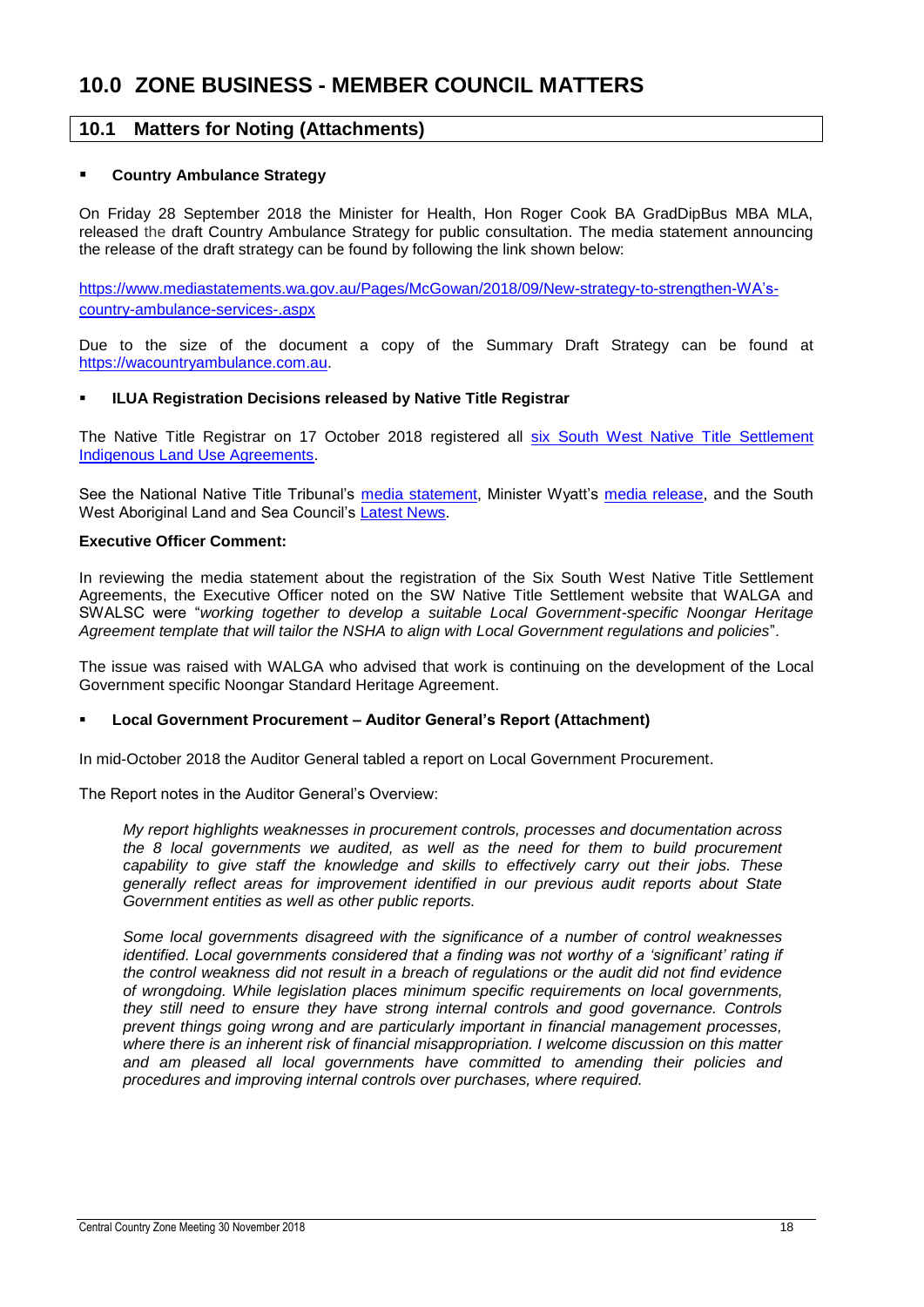### **Report of the Inquiry into the Shire of Wiluna (Attachment)**

In October the Minister for Local Government tabled in the Parliament a Report of the Inquiry into the Shire of Wiluna prepared by the Department of Local Government, Sport and Cultural Industries.

The Terms of Reference for the inquiry included the following:

*The Terms of Reference directed the inquiry to the following aspects of the Shire of Wiluna (the Shire) and its operations and affairs beginning 1 July 2015 to:* 

- *a. the Council's relationship with, and management of, the Shire's former Chief Executive Officer, Mr Dean Taylor;*
- *b. the conduct of the Council and employees of the Shire including but not limited to: i. tendering, purchasing and procurement and contract management; and ii. improper or undue influence;*
- *c. the appointment of Executive and other employees at the Shire and the appropriateness of the processes used for those appointments;*
- *d. the manner in which open and accountable policies and procedures are adhered to;*
- *e. whether the Shire of Wiluna has provided good governance in respect of these matters; and*
- *f. any other issues that are determined to be of relevance to the above.*

A copy of the report is attached to this agenda.

### **RECOMMENDATION:**

That the matters listed for noting be received.

| <b>RESOLUTION:</b>                              | <b>Moved: Cr Whitely</b> | Seconded: Cr Ball |
|-------------------------------------------------|--------------------------|-------------------|
| That the matters listed for noting be received. |                          |                   |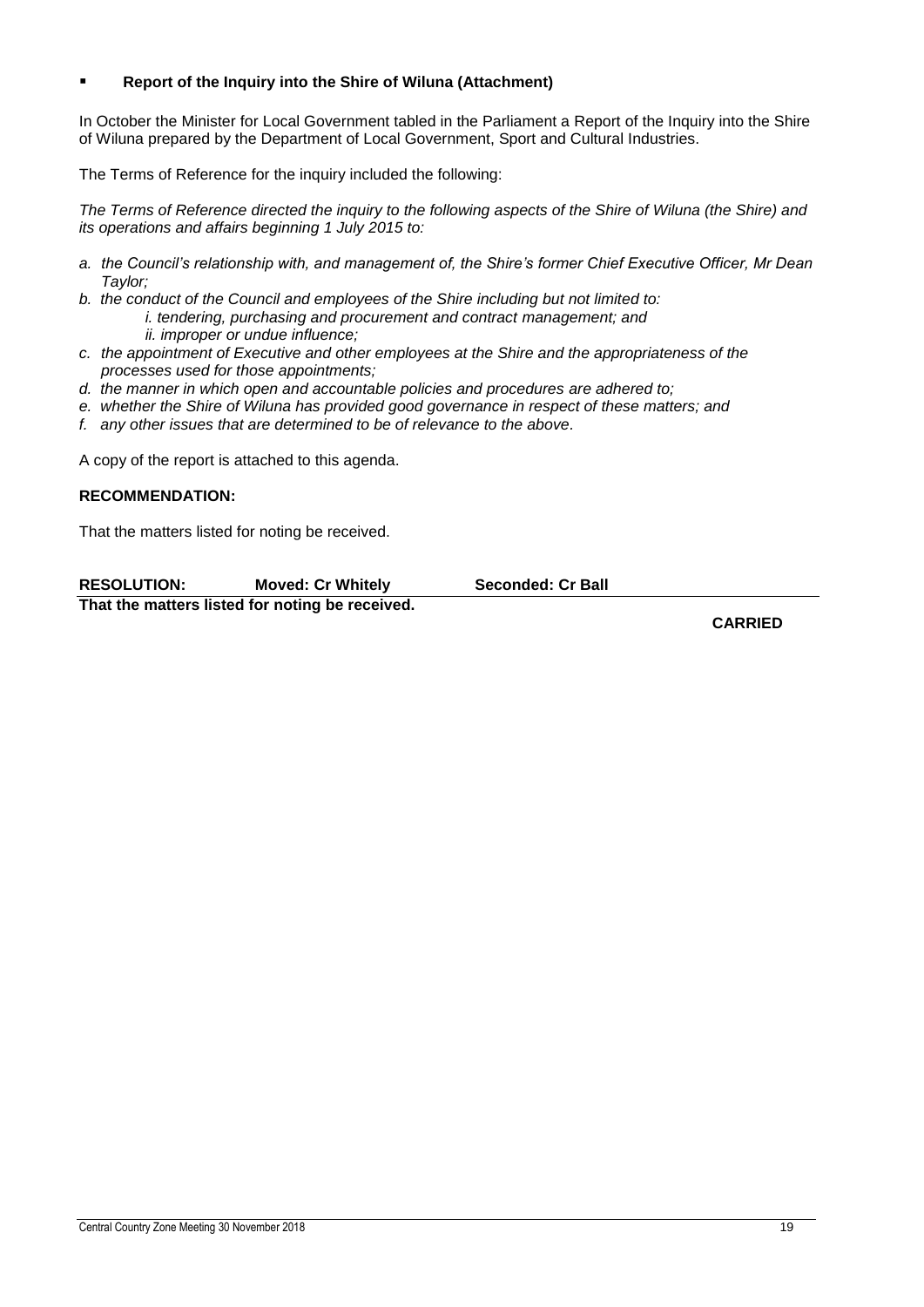### <span id="page-20-0"></span>**10.2 Central Country Zone Meeting Dates 2019**

| <b>Reporting Officer:</b> | <b>Bruce Wittber, Executive Officer</b> |
|---------------------------|-----------------------------------------|
| Disclosure of Interest:   | No interest to disclose                 |
| Date:                     | 16 November 2018                        |
| <b>Attachments:</b>       | Nil                                     |

### **Background:**

The Central Country Zone agreed to change the meeting structure for 2018 to reduce the number of inperson meetings to four and conduct several teleconferences to deal only with WALGA State Council related matters.

The meeting schedule for 2018 was adopted as follows:

| <b>Meeting Date</b>     | <b>Type of Meeting</b> | <b>Consideration</b> of<br><b>WALGA</b><br><b>State Council</b> |
|-------------------------|------------------------|-----------------------------------------------------------------|
| Friday 23 February 2018 | In-person meeting      | Yes                                                             |
| Friday 27 April 2018    | Teleconference         | Yes and only WALGA business                                     |
| Friday 25 May 2018      | In-person meeting      | No                                                              |
| Friday 22 June 2018     | Teleconference         | Yes and only WALGA business                                     |
| Friday 31 August 2018   | In-person meeting      | Yes                                                             |
| Friday 30 November 2018 | In-person meeting      | Yes                                                             |

WALGA has advised that the meeting schedule for State Council for 2019 is as follows:

| <b>State Council Meeting</b><br><b>Dates 2019</b> | Preferred dates for 2019 Zone meetings                            |  |  |
|---------------------------------------------------|-------------------------------------------------------------------|--|--|
| <b>Wednesday 6 March</b>                          | Between Friday 22 Feb to Friday 1 March                           |  |  |
| <b>Wednesday 8 May</b>                            | Between Friday 23 April to Friday 3 May                           |  |  |
| <b>Wednesday 3 July</b>                           | Between Friday 21 June to Friday 28 June                          |  |  |
| <b>Friday 6 September</b><br>(Regional TBA)       | Between Friday 23 August to Friday 30 August                      |  |  |
| <b>Wednesday 4</b><br><b>December</b>             | Friday 22 November to Friday<br><b>Between</b><br>-29<br>November |  |  |

### **Executive Officer Comment:**

When adopting the new meeting format in June 2017 it was agreed to review the structure prior to setting the dates for 2019.

Whilst this agenda item refers to the dates for 2019 Zone Meetings it also provides an opportunity to consider the appropriateness of the meeting structure.

From the Executive Officer's viewpoint, the meeting structure appears to be working effectively with holding four in-person meetings a year and two teleconferences both of which deal solely with WALGA State Council business. These two teleconferences dealing solely with WALGA business in April and June also appears to work well given that these dates clash with busy schedules for some delegates.

The Central Country Zone Executive Committee considered the meeting dates at is meeting on Wednesday 14 November 2018 when it resolved as follows: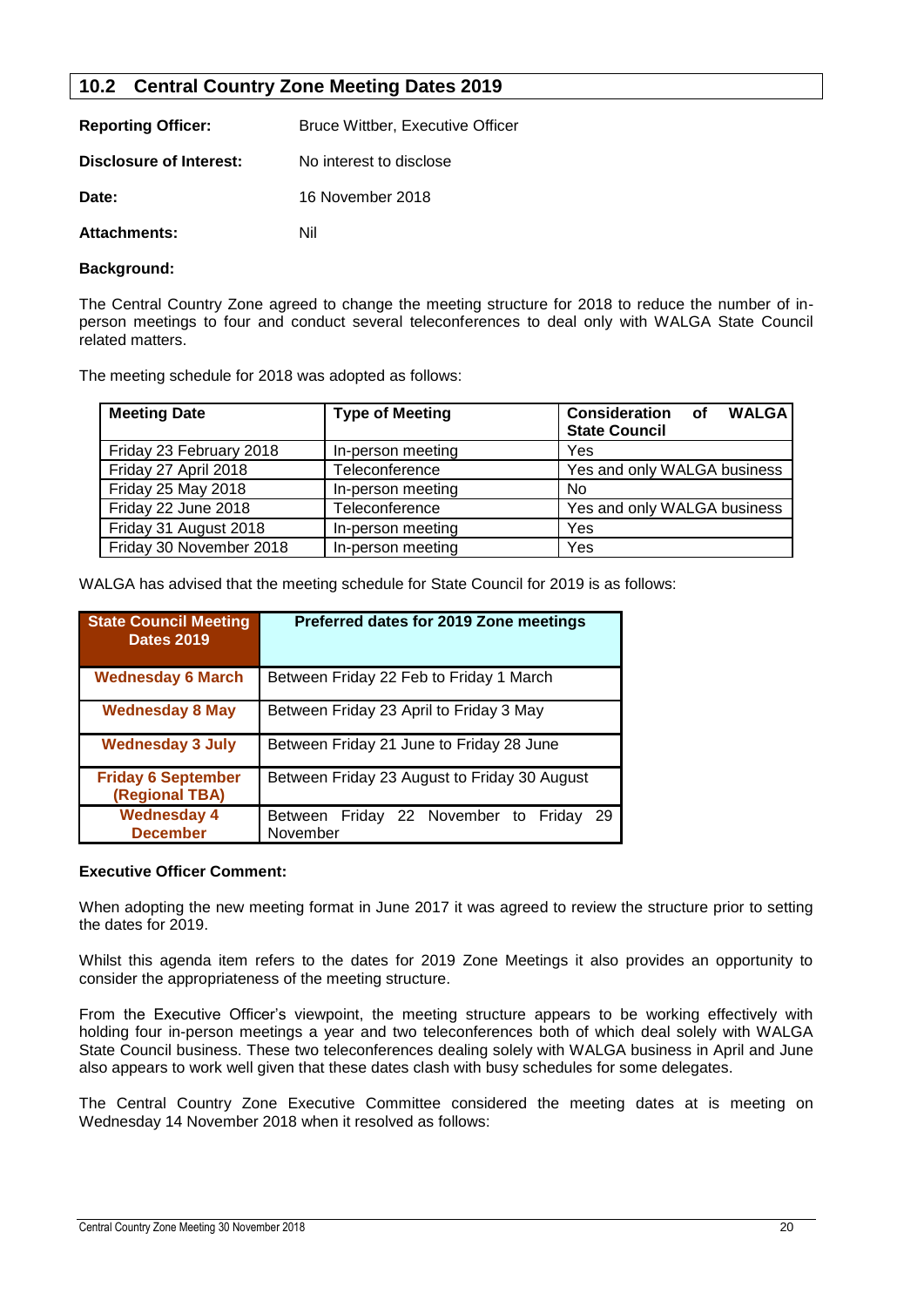*RESOLUTION: Moved: Cr McGuinness Seconded: Cr Blight*

*That the Central Country Zone Executive Committee recommend to the Central Country Zone Meeting on Friday 30 November 2018 that the 2019 meeting schedule be as follows:* 

| <b>Meeting Date</b>     | <b>Type of Meeting</b> | <b>Consideration</b> of<br><b>WALGA</b><br><b>State Council</b> |
|-------------------------|------------------------|-----------------------------------------------------------------|
| Friday 22 February 2019 | In-person meeting      | Yes                                                             |
| Friday 3 May 2019       | <b>Teleconference</b>  | Yes and only WALGA business                                     |
| Friday 24 May 2019      | In-person meeting      | No                                                              |
| Friday 21 June 2019     | Teleconference         | Yes and only WALGA business                                     |
| Friday 30 August 2019   | In-person meeting      | Yes                                                             |
| Friday 29 November 2019 | In-person meeting      | Yes                                                             |

*CARRIED*

### **Meeting Additional Comment:**

The Executive Officer advised that since the distribution of the Zone Meeting Agenda in which it is recommended that the February 2019 Meeting is an in-person meeting scheduled for Friday 22 February 2019, WALGA has advised that to enable State Council to consider Local Government submissions to the Local Government Act Review process (which are due by 31 March 2019), the March State Council meeting has been moved to Tuesday 26 March 2019.

Consequently, WALGA has requested that Zone meetings be held during the week prior 15 March 2019 to 22 March 2019.

Following discussion, it was agreed to hold the meeting on Friday 15 March 2019.

### **RECOMMENDATION:**

That the Central Country Zone adopt, the following meeting schedule for 2019:

| <b>Meeting Date</b>     | <b>Type of Meeting</b> | <b>Consideration</b> of<br><b>WALGA</b><br><b>State Council</b> |
|-------------------------|------------------------|-----------------------------------------------------------------|
| Friday 22 February 2019 | In-person meeting      | Yes                                                             |
| Friday 3 May 2019       | Teleconference         | Yes and only WALGA business                                     |
| Friday 24 May 2019      | In-person meeting      | No                                                              |
| Friday 21 June 2019     | Teleconference         | Yes and only WALGA business                                     |
| Friday 30 August 2019   | In-person meeting      | Yes                                                             |
| Friday 29 November 2019 | In-person meeting      | Yes                                                             |

**RESOLUTION: Moved: Cr Mulroney Seconded: Cr Whitely That the Central Country Zone adopt, the following meeting schedule for 2019:** 

| <b>Meeting Date</b>     | <b>Type of Meeting</b> | <b>Consideration</b><br><b>WALGA</b><br>of<br><b>State Council</b> |
|-------------------------|------------------------|--------------------------------------------------------------------|
| Friday 15 March 2019    | In-person meeting      | Yes                                                                |
| Friday 3 May 2019       | <b>Teleconference</b>  | <b>WALGA</b><br><b>Yes</b><br>only<br>and<br>business              |
| Friday 24 May 2019      | In-person meeting      | No                                                                 |
| Friday 21 June 2019     | <b>Teleconference</b>  | <b>WALGA</b><br><b>Yes</b><br>only<br>and<br>business              |
| Friday 30 August 2019   | In-person meeting      | Yes                                                                |
| Friday 29 November 2019 | In-person meeting      | <b>Yes</b><br>----                                                 |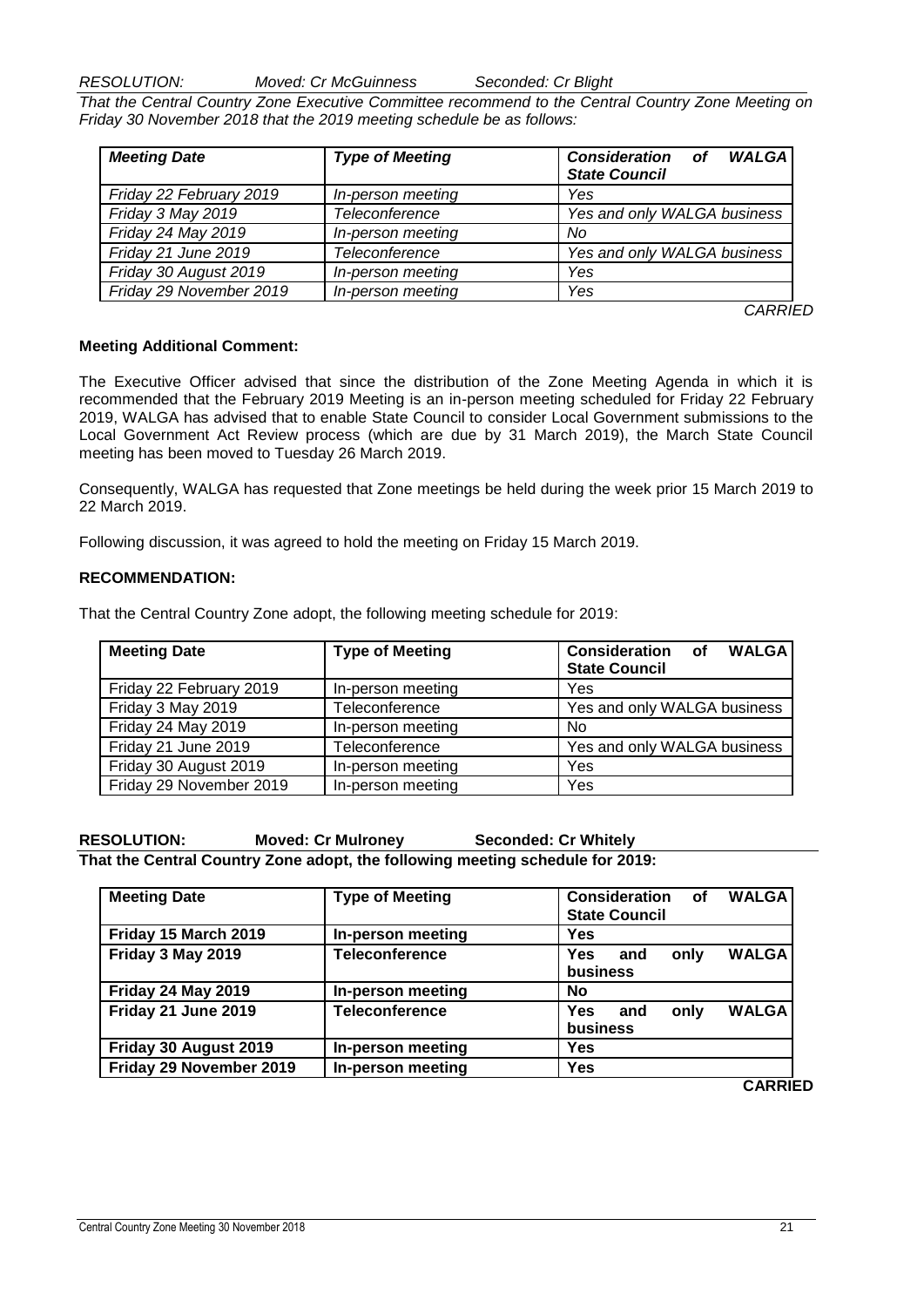### <span id="page-22-0"></span>**10.3 Review of** *Local Government Act 1995* **WALGA Process (Attachment)**

| <b>Reporting Officer:</b> | <b>Bruce Wittber, Executive Officer</b>                                             |  |  |
|---------------------------|-------------------------------------------------------------------------------------|--|--|
| Disclosure of Interest:   | Nil                                                                                 |  |  |
| Date:                     | 19 November 2018                                                                    |  |  |
| <b>Attachments:</b>       | Local Government Act Review Forum Facilitators Report – Narrogin 11<br>October 2018 |  |  |

### **Background:**

At the Zone Meeting on Friday 31 August 2018 it was agreed to establish a Working Group to assist the Zone develop its response to the Local Government Act Review.

The Working Group met on 30 October 2018 and is progressively developing its position in respect to the DLGSC Discussion Papers. A progress report will be dealt with later in this meeting.

However, it was thought appropriate to provide the Zone Member Councils with details of the WALGA process for developing a sector position in respect of the review.

### **Executive Officer Comment:**

To assist in the review the Department of Local Government, Sport and Cultural Industries (DLGSC) released a series of Discussion Papers covering the broad topics of Agile, Smart and Inclusive.

The consultation period is open until **Sunday 31 March 2019.**

The DLGSC and WALGA also ran a number of Forums across the state including a Forum in Narrogin on Thursday 11 October which was attended by 25 local government elected members and staff. It was noted that a number of members of the Local Government Act Review Working Group took the opportunity to attend.

The Department and WALGA have now released the Facilitator's Report from the Forum a copy of which forms an attachment to this agenda.

In addition, recently WALGA provided the Executive Officer with details of the process it will be following in relation to developing the sector position.

- On 16 November 2018 WALGA distributed an InfoPage requesting Local Governments (Council decision required) to provide a submission on the Act review process. **A submission to WALGA is requested by 1 February 2019**. This will enable Councils to consider an item at their December meetings. The InfoPage also included details of WALGA's Advocacy Positions in relation to the review.
- In the December 2018 State Council Agenda Item for noting that will cover information on the review process and a summary of the forums held in October/November and general themes coming through.
- Late January/Early February 2019 State-wide Forum on the future of Local Government The forum will include a review of the information coming through from the review forums and submissions, in addition there will be guest speakers presenting on the future of Local Government.
- February Zone Meetings/March 2019 State Council Meeting Item for Decision on sector positions following feedback from Local Government submissions.

WALGA is encouraging Member Councils to consider the Local Government Act Review at their December Council Meetings so the Council position can be provided to WALGA by 1 February 2019.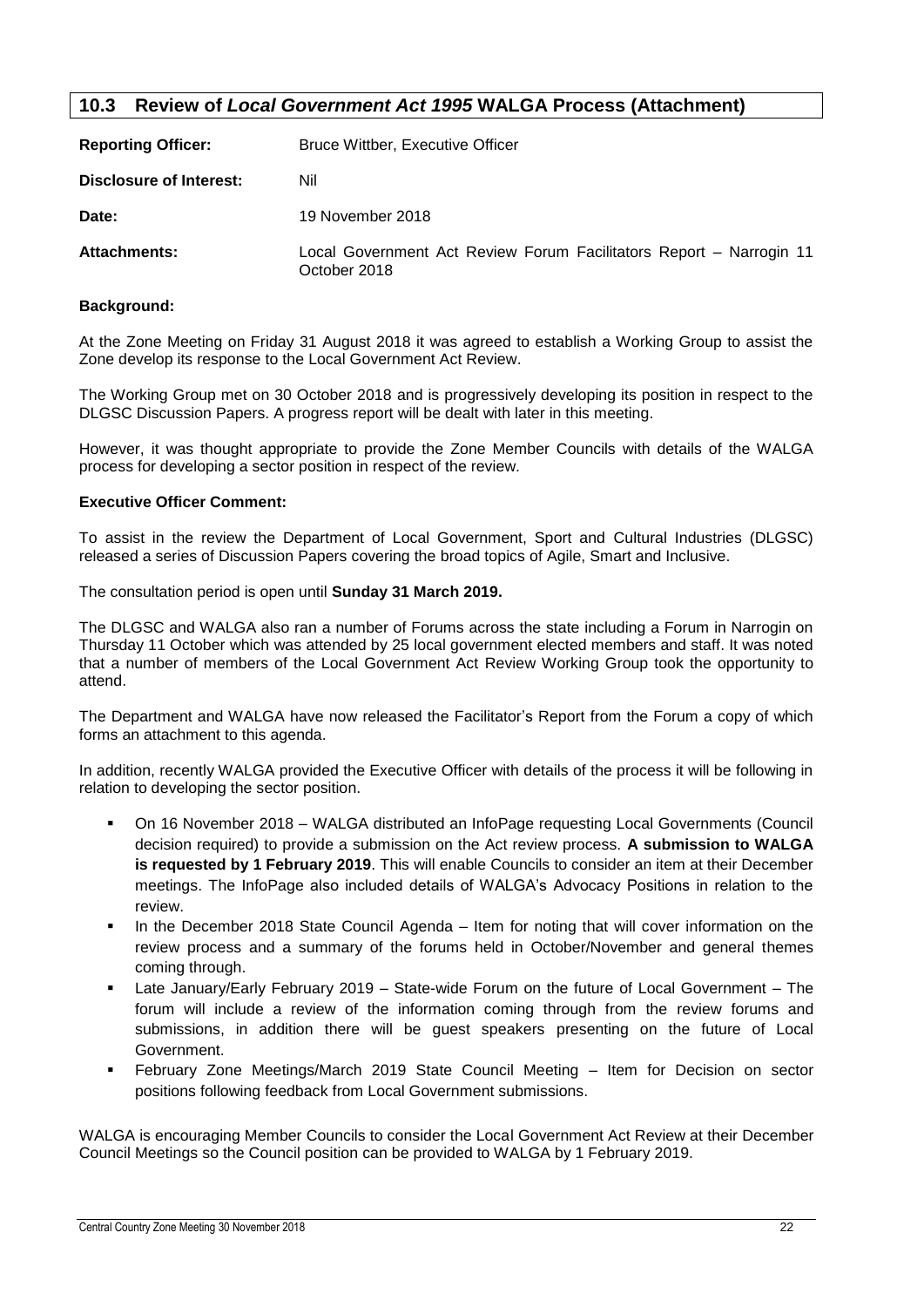### **RECOMMENDATION:**

That the Facilitator Report for the Forum held in Narrogin on 11 October 2018 and the WALGA process for developing the sector position be noted.

**RESOLUTION: Moved: Cr Ball Seconded: President Ballard That the Facilitator Report for the Forum held in Narrogin on 11 October 2018 and the WALGA process for developing the sector position be noted.**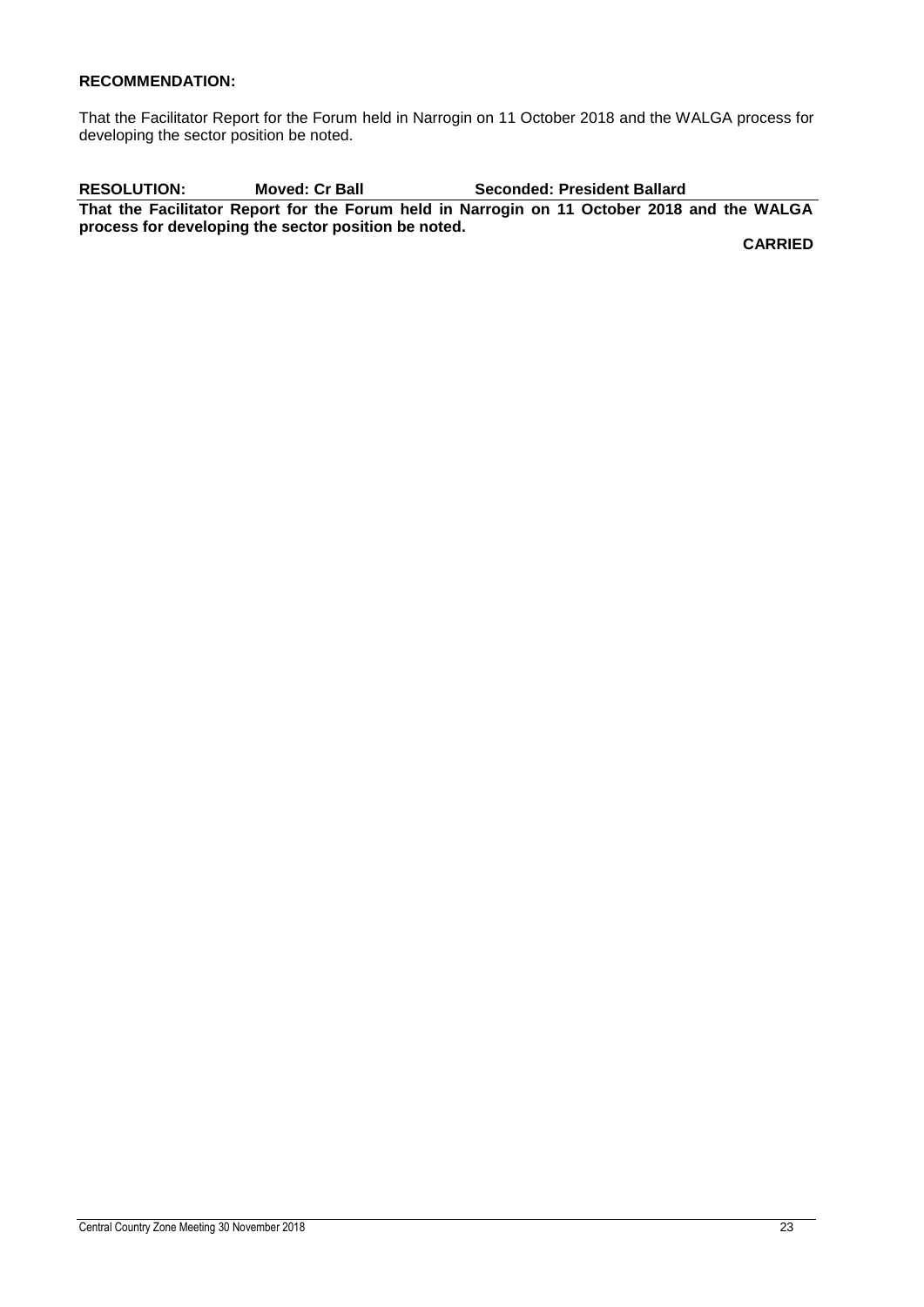### <span id="page-24-0"></span>**10.4 Review of** *Local Government Act 1995* **Central Country Zone Position (Attachment)**

| <b>Reporting Officer:</b> | <b>Bruce Wittber, Executive Officer</b>                                        |  |  |
|---------------------------|--------------------------------------------------------------------------------|--|--|
| Disclosure of Interest:   | Nil                                                                            |  |  |
| Date:                     | 20 November 2018                                                               |  |  |
| <b>Attachments:</b>       | Central Country Zone Local Government Act Review Working Group's<br>Submission |  |  |

### **Background:**

At the Zone Meeting on Friday 31 August 2018 it was agreed as per the below resolution to establish a Working Group to assist the Zone with the Local Government Act Review:

| <i>RESOLUTION:</i> | Moved: Cr Hunt                          | Seconded: Cr Baker                                                                         |
|--------------------|-----------------------------------------|--------------------------------------------------------------------------------------------|
| That:              |                                         |                                                                                            |
|                    |                                         | 1. A Working Group of elected members and officers (CEOs) be formed by the Central         |
|                    |                                         | Country Zone to review in detail proposed changes applicable to (but not limited to) those |
|                    |                                         | issues listed in Local Government Act Phase 2 review with recommendations and a draft      |
|                    |                                         | submission being presented back to the Central Country Zone for its consideration at its   |
|                    | meeting on Friday 30 November 2018; and |                                                                                            |

*2. The Working Group be formed at the Central Country Zone meeting on Friday 31 August 2018*

*CARRIED*

The Zone further resolved in relation to the membership of the Working Group:

*RESOLUTION: Moved: Cr Watkins Seconded: Cr Kilpatrick That Cr Mark Conley, Cr Phillip Blight, Cr Katrina Crute, Cr Brett McGuinness, Ms Natalie Manton, Mr Mark Hook, Cr Julie Russell, Mr Matthew Gilfellon, Cr Ian Turton and Ms Denise Gobbart be appointed to the Local Government Act Phase 2 Working Party.*

*CARRIED*

The Working Group has met once to date on Tuesday 30 October 2018.

The goal of the Working Group's deliberation was to consider all the discussion papers and to then formulate a submission or Zone position that can be provided in a submission to both the DLGSC and WAI GA

### **Executive Officer Comment:**

At the meeting on Tuesday 30 October 2018 the Working Party "worked" through the Department of Local Government, Sport and Cultural Industries, Discussion Papers covering the following topics:

### **Agile**

- Beneficial organisations (council controlled organisations)
- Financial management
- Rates, fees and charges

Details of the Working Group's response to the questions on beneficial enterprises, financial management and rates, fees and charges are outlined on the attached Working Group response and it was agreed that the responses be submitted to this Zone meeting for consideration.

The current WALGA position in respect to the three topics has also been incorporated into the Working Group response.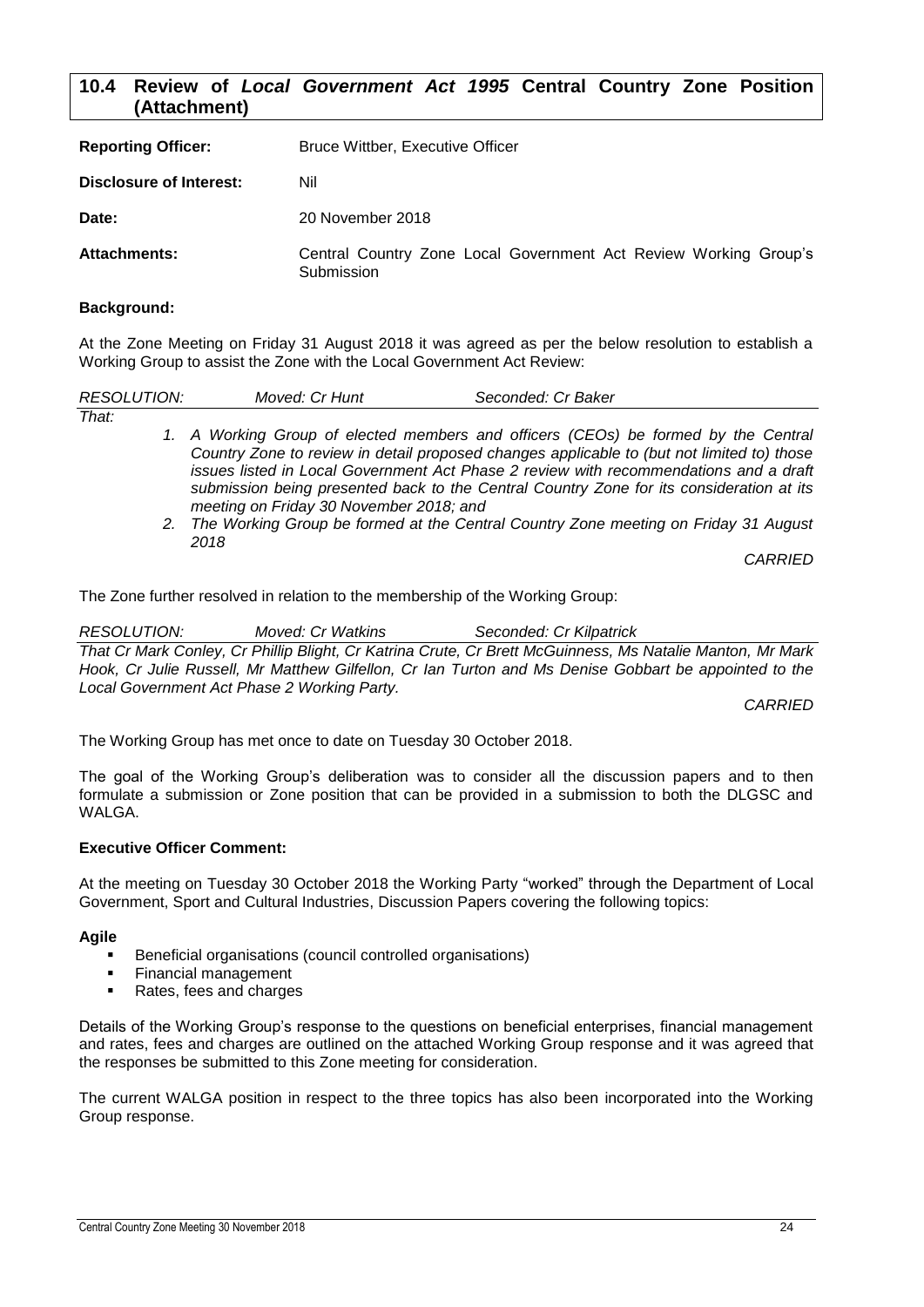### **RECOMMENDATION:**

That the Draft Response prepared by the Local Government Act Review Working Group in respect to beneficial organisations, financial management and rates, fees and charges, as attached, be endorsed and submitted to the Department of Local Government, Sport and Cultural Industries and WALGA as the Central Country Zone's position.

**RESOLUTION: Moved: Cr Ball Seconded: Cr Whitely**

**That the Draft Response prepared by the Local Government Act Review Working Group in respect to beneficial organisations, financial management and rates, fees and charges, as attached, be endorsed and submitted to the Department of Local Government, Sport and Cultural Industries and WALGA as the Central Country Zone's position.**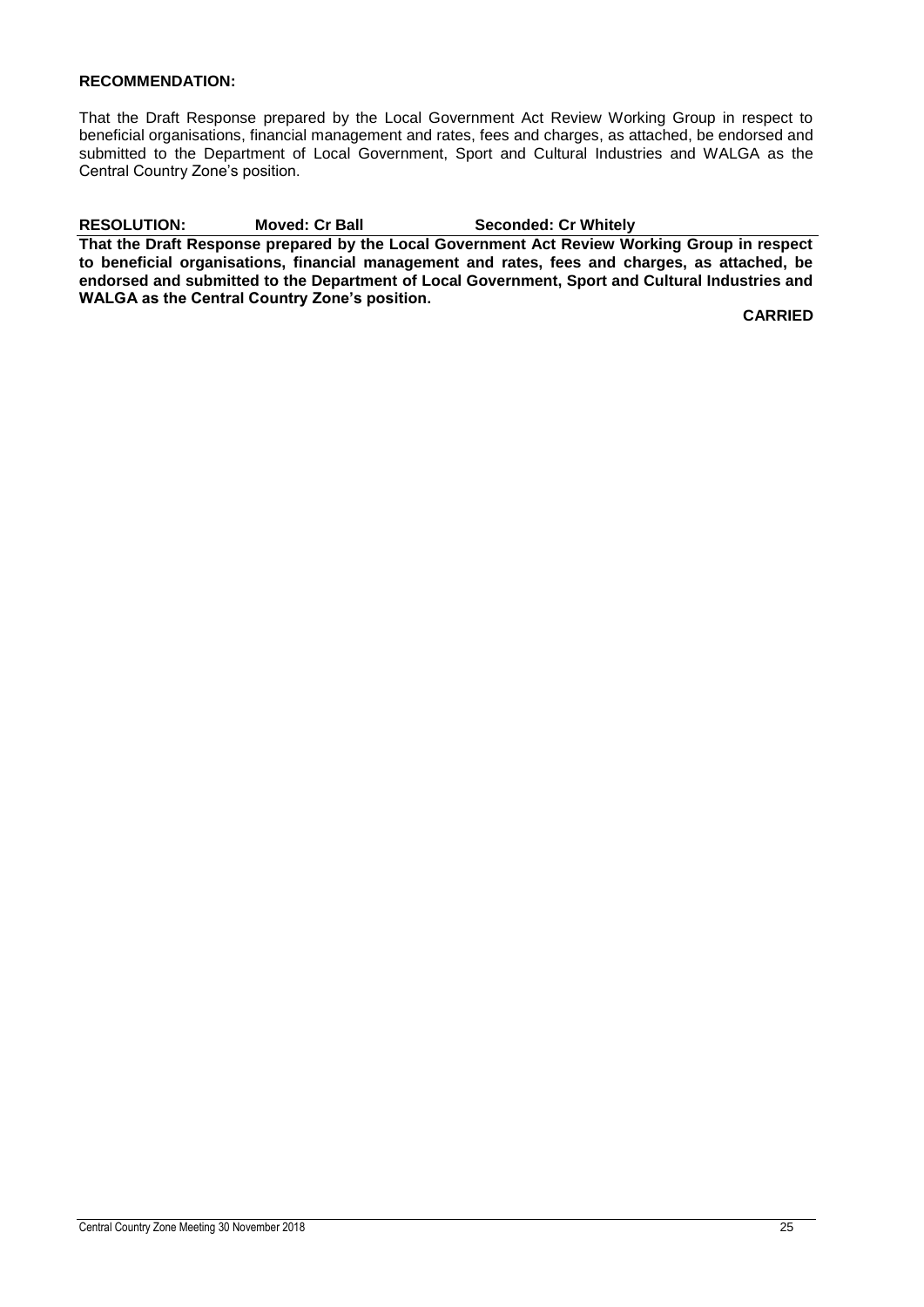### <span id="page-26-0"></span>**10.5 Customer Service Standards for Collection Network of Container Deposit Scheme – Shire of Cuballing**

| <b>Reporting Officer:</b> | Gary Sherry, CEO Shire of Cuballing<br>Bruce Wittber, Executive Officer |
|---------------------------|-------------------------------------------------------------------------|
| Disclosure of Interest:   | Nil                                                                     |
| Date:                     | 20 November 2018                                                        |
| <b>Attachments:</b>       | Nil                                                                     |

### **Background**

The Department of Water and Environmental Regulation (DWER) has released the draft Container Deposit Scheme (CDS) Customer Service Standards for consultation. This document proposes locations where the community will be able to return eligible beverage containers. Once finalised, the CDS Customer Service Standards will inform the negotiations between Government and the Preferred Scheme Coordinator on specific criteria, targets and reporting of the Scheme Coordinator, and detail the establishment and implementation of the CDS.

The preferred approach will result in a minimum of 196 refund points across Western Australia:

- 111 full time refund points: 95 Perth/Yanchep, 1 Kimberley, 2 Pilbara, 0 Gascoyne, 2 Mid-West, 3 Goldfields-Esperance, 0 Wheatbelt, 0 Peel, 6 South West, 2 Great Southern.
- 85 flexible refund points: 1 Rottnest, 10 Kimberley, 7 Pilbara, 4 Gascoyne, 6 Mid-West, 8 Goldfields-Esperance, 27 Wheatbelt, 4 Peel, 12 South West, 6 Great Southern.

The approach used is consistent with that used in other jurisdictions where schemes have been, or are proposed to be, introduced, with additional consideration also given to the size, remoteness and population density of WA.

The document considers two options, each of which would provide a distribution of refund points that would achieve the minimum service standards for approximately 98.8 per cent of the state's population.

The preferred option is comprised of a full-time refund point for every 20,000 people as an overarching target, subject to:

- one full time refund point for major regional centres with a population between 10,000 and 20,000;
- at least two full time refund points for major regional centres with a population over 20,000; and
- a population threshold of 500 for a flexible refund point.

The modelling suggests a minimum of 196 refund points, comprising 111 full time refund points and 85 flexible refund points, would be required to meet the recommended minimum service standards.

An alternative option is considered which varies from the preferred option by providing a full-time refund point for every 15,000 people. Under this option, a minimum of 228 refund points would be required, comprising 143 full time refund points and 85 flexible refund points. This alternative option does not impact the Wheatbelt Region.

| <b>Remoteness</b><br>area | minimum<br>Recommended<br>population thresholds | standards<br>service           | minimum<br>service<br><b>Alternative</b><br>standards population thresholds |                                    |
|---------------------------|-------------------------------------------------|--------------------------------|-----------------------------------------------------------------------------|------------------------------------|
| category                  | 1st refund point                                | refund<br>Subsequent<br>points | 2nd refund point<br>(Full Time)                                             | <b>Subsequent</b><br>refund points |
| Statewide                 | 20.000<br>(Full Time)                           | 20.000<br>(Full Time)          | 15.000<br>(Full Time)                                                       | 15.000<br>(Full Time)              |
| Major Regional Centres    | 10.000<br>(Full Time)                           | 20.000<br>(Full Time)          | 10.000<br>(Full Time)                                                       | 20,000<br>(Full Time)              |
| Inner Regional            |                                                 |                                |                                                                             |                                    |
| Outer Regional            | 500 - 19,999<br>(Flexible)                      | 20,000<br>(Full Time)          | 500<br>14.999                                                               | 15,000<br>(Full Time)              |
| Remote and Very Remote    |                                                 |                                |                                                                             |                                    |

### **Refund point population thresholds**

Travel distance to refund point for remoteness category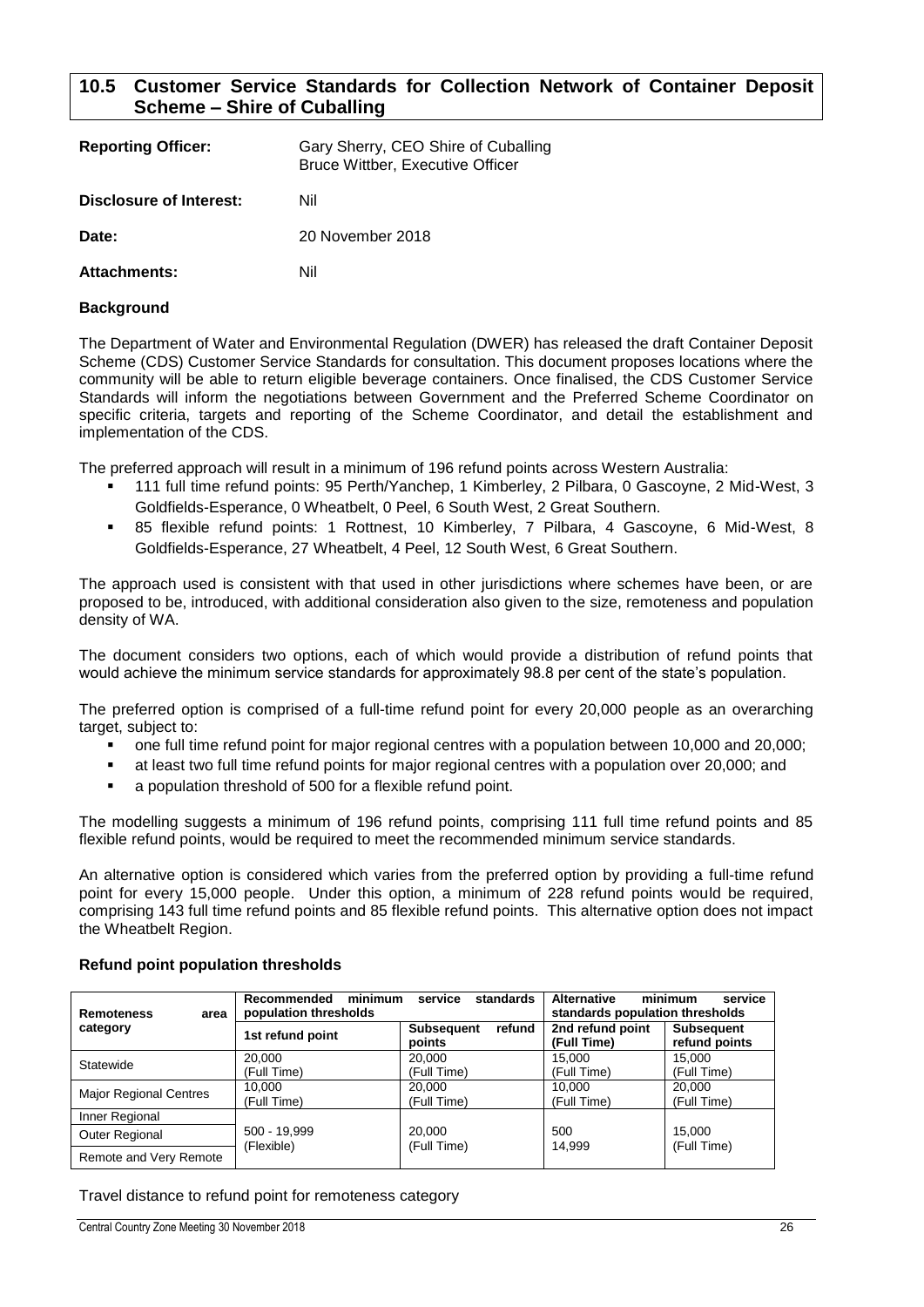| Remoteness area category | Maximum travel distance to refund<br>point |
|--------------------------|--------------------------------------------|
| Perth metropolitan area  | 5 km                                       |
| Inner Regional           | 50 km                                      |
| Outer Regional           | 100km                                      |
| Remote and very remote   | 200 km                                     |

The Wheatbelt communities that would be entitled to a refund point include:

| Town group name   | Full time<br>refund<br>points | <b>Flexible</b><br>refund<br>points | <b>Town</b><br>group<br>population | <b>Towns</b>            | <b>Population</b><br>(Census 2016)<br><b>UCL</b> |
|-------------------|-------------------------------|-------------------------------------|------------------------------------|-------------------------|--------------------------------------------------|
| Beverley          |                               | $\mathbf{1}$                        | 925                                | Beverley                | 925                                              |
| <b>Brookton</b>   |                               | 1                                   | 584                                | <b>Brookton</b>         | 584                                              |
| <b>Bruce Rock</b> |                               | 1                                   | 527                                | <b>Bruce Rock</b>       | 527                                              |
| Cervantes         |                               | 1                                   | 528                                | Cervantes               | 528                                              |
| Corrigin          |                               | 1                                   | 741                                | Corrigin                | 741                                              |
| Cunderdin         |                               | 1                                   | 779                                | Cunderdin               | $\overline{779}$                                 |
| Dalwallinu        |                               | 1                                   | 699                                | <b>Dalwallinu</b>       | 699                                              |
|                   |                               |                                     |                                    | Gabbadah                | 671                                              |
| Gabbadah          |                               | 1                                   | 1,488                              | <b>Woodridge Estate</b> | 644                                              |
|                   |                               |                                     |                                    | Guilderton              | 173                                              |
| Gingin            |                               | $\mathbf{1}$                        | 851                                | Gingin                  | 851                                              |
|                   |                               | 1                                   | 902                                | Goomalling              | 524                                              |
| Goomalling        |                               |                                     |                                    | Dowerin                 | $\overline{378}$                                 |
| Jurien Bay        |                               | 1                                   | 1,430                              | Jurien Bay              | 1,430                                            |
|                   |                               | 1                                   |                                    | Kellerberrin            | 878                                              |
| Kellerberrin      |                               |                                     | 1,081                              | Tammin                  | $\overline{203}$                                 |
| Lake Grace        |                               | 1                                   | 501                                | Lake Grace              | 501                                              |
| Lancelin          |                               | 1                                   | $\overline{718}$                   | Lancelin                | $\overline{718}$                                 |
| Merredin          |                               | 1                                   | $\overline{2,634}$                 | Merredin                | 2,634                                            |
| Moora             |                               | 1                                   | 1,573                              | Moora                   | 1,573                                            |
| Muchea            | 1                             |                                     | 1,356                              | Lower Chittering Valley | 592                                              |
|                   |                               |                                     |                                    | Muchea                  | 764                                              |
|                   |                               | $\mathbf{1}$                        | 5,037                              | Narrogin                | 4,275                                            |
| Narrogin          |                               |                                     |                                    | Williams                | 407                                              |
|                   |                               |                                     |                                    | Cuballing               | 355                                              |
| Northam           |                               | $\mathbf{1}$                        | 6.545                              | Northam                 | 6.545                                            |
| Pingelly          |                               | 1                                   | 814                                | Pingelly                | 814                                              |
| Quairading        |                               | 1                                   | 611                                | Quairading              | 611                                              |
| Southern Cross    |                               | 1                                   | 634                                | Southern Cross          | 634                                              |
| Toodyay           |                               | 1                                   | 981                                | Toodyay                 | 981                                              |
| Wagin             |                               | 1                                   | 1,355                              | Wagin                   | 1,355                                            |
| Wongan Hills      |                               | $\mathbf{1}$                        | 723                                | <b>Wongan Hills</b>     | $\overline{723}$                                 |
| Wundowie          |                               |                                     |                                    | <b>Bakers Hill</b>      | 721                                              |
|                   |                               | 1<br>2,135                          | Wundowie                           | 944                     |                                                  |
|                   |                               |                                     |                                    | Wooroloo                | 470                                              |
| York              |                               | $\mathbf{1}$                        | 2,544                              | York                    | 2,544                                            |
| <b>Totals</b>     | $\mathbf{0}$                  | $\overline{27}$                     |                                    |                         |                                                  |

### **Shire of Cuballing Comment:**

The Shire of Cuballing is concerned over the lack of refund points in smaller Wheatbelt Councils and have issues over the lack of refund points in the smaller communities of the Wheatbelt. Its concerns are:

1. Lack of consideration of district/Shire population

The *Draft customer service standards for collection network* ignores a considerable number of Local Governments by using population figures based on townsites, rather than the totality of the local government. Effectively local governments with a number of townsites or with residents who live outside a townsite receive less consideration for service under the CDS. A number of Wheatbelt local governments are not considered in the report.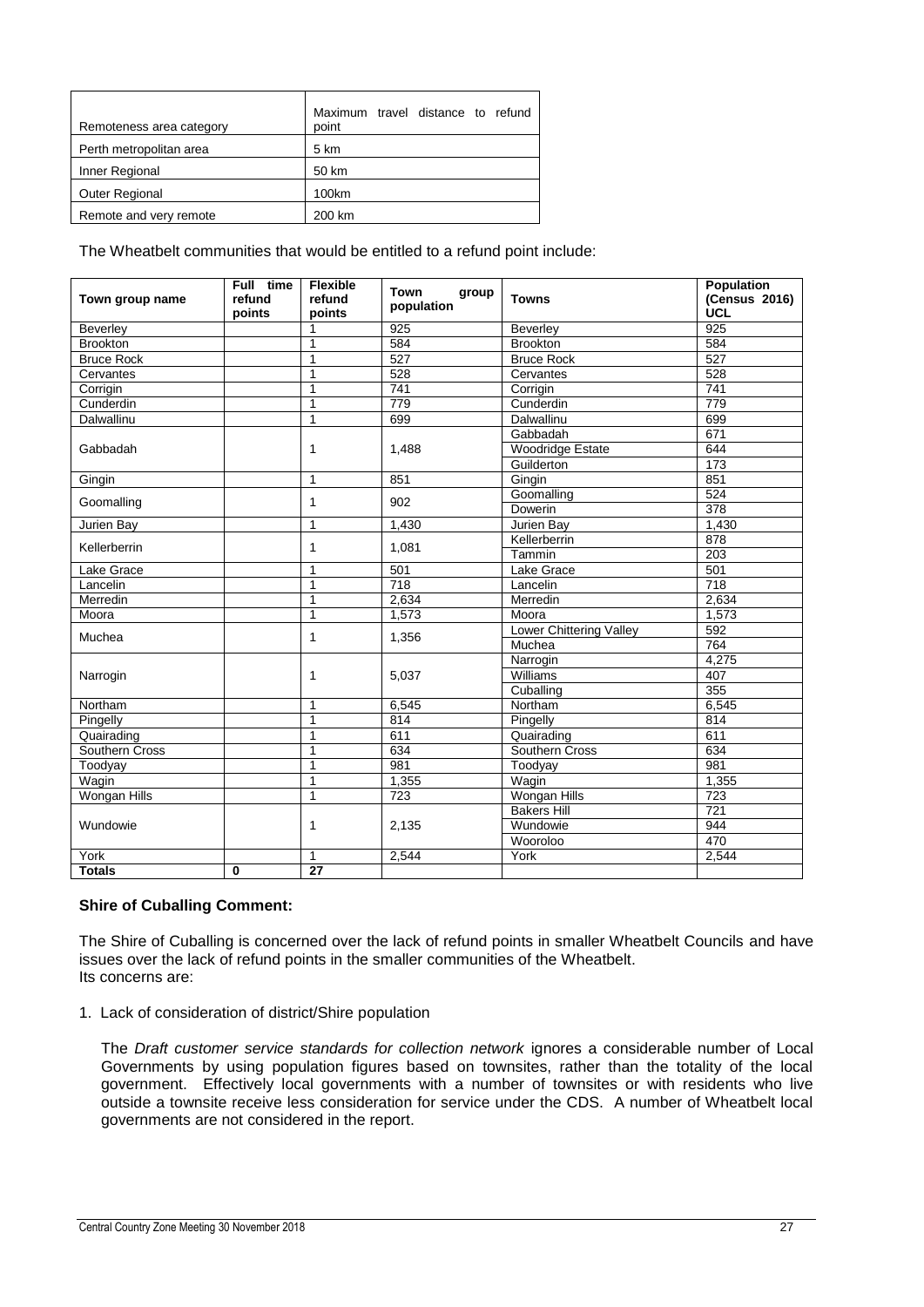### 2. The consideration of distance

The service standard of outer regional areas to provide a collection point within 100kms is too large. Travelling two hours to access a collection point is too great a distance and will discourage participation in the CDS.

Small Wheatbelt local governments provide relatively comprehensive, if small scale, waste management facilities. These facilities including the management of recycling schemes including DrumMuster and waste oil. Some type of small agency arrangement where small collection sites conduct smaller collections should be able to be included in the CDS collection network.

3. Lack of local refund points reducing impacting on use of CDS

Wheatbelt communities, with their extended lengths of roads contaminated by container waste, have been long-time supporters of a CDS scheme, primarily as a means to reduce this roadside litter.

The lack of local collection points could significantly reduce the positive impacts of the CDS in the Wheatbelt. It is likely that the opportunity costs to collect, store and transport containers to a collection point distant from your residence will outweigh the financial return of participating in the CDS.

### **Executive Officer Comment:**

The draft document setting out the CDS collection network is open for comment until 6 December 2018.

The Executive Officer has sought some comment from WALGA on current/proposed advocacy around this issue. WALGA has advised that an InfoPage was distributed to all Councils on 1 November 2018 seeking a response to a number of questions as well as general comment by 16 November to enable a submission to be made by the 6 December.

Mark Batty, Executive Manager, Environment and Waste, advised that WALGA is aware of the lack of proposed permanent sites in the Wheatbelt (and other areas) and is making representations accordingly. It would appear that DWER has based its approach on the model NSW used, which has a vastly different population density profile to WA, so it's really missing the mark.

### **RECOMMENDATION:**

That the Central Country Zone make a submission to the Department of Water and Environmental Regulation in relation to the draft Container Deposit Scheme (CDS) Customer Service Standards pointing out the three concerns being, lack of consideration of district/Shire population, consideration of distance and lack of local refund points reducing impacting on use of CDS raised by the Shire of Cuballing in this agenda item.

**RESOLUTION: Moved: Mr Fardon Seconded: Cr West**

- **1. That the Central Country Zone make a submission to the Department of Water and Environmental Regulation in relation to the draft Container Deposit Scheme (CDS) Customer Service Standards pointing out the following concerns:**
	- **lack of consideration of district/Shire population – Central Country Zone is of the view that within the Zone the minimum requirement in respect to refund point population thresholds should be the district population and not town population;**
	- **consideration of distance - the service standards of outer regional areas to provide a collection point within 100kms and travelling two hours to access a collection point is too great and will discourage participation in the CDS; and**
	- **lack of local refund points reducing impacting on use of CDS - the lack of local collection points could significantly reduce the positive impacts of the CDS in the Central Country Zone.**
	- **2. That a representative of the Department of Water and Environmental Regulation with knowledge of the Container Deposit Scheme and proposed Customer Service Standards be invited to attend the next meeting of the Zone.**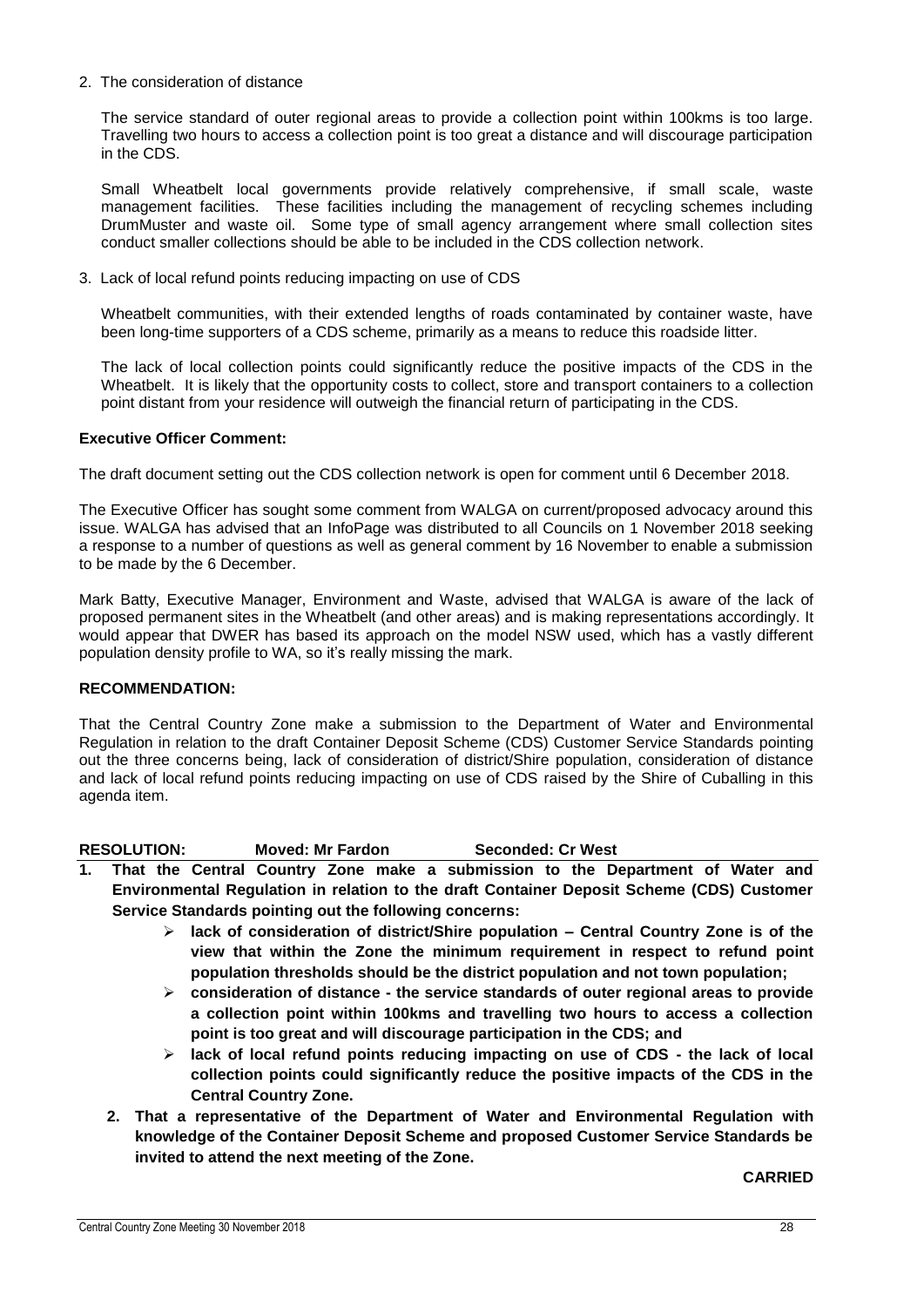### <span id="page-29-0"></span>**10.6 State Government Consultation within the Wheatbelt**

| <b>Reporting Officer:</b> | Bruce Wittber, Executive Officer |
|---------------------------|----------------------------------|
| Disclosure of Interest:   | Nil                              |
| Date:                     | 21 November 2018                 |
| <b>Attachments:</b>       | Nil                              |

### **Background:**

An issue that has been of concern to the Executive Officer and no doubt Member Councils generally is number of times that State Government Agencies undertake both community and/or local government consultation and seemingly "bypass" the Wheatbelt as locations for consultation.

An example that has recently come across the Executive Officer's desk relates to the Department of Local Government, Sport and Cultural Industries (DLGSC) conducting a review of its sport and recreation financial resources to identify systemic innovation, current core priorities, sector change and innovation and to demonstrate the importance of sport and recreation.

A series of workshops are being held in regional WA being Bunbury, Albany, Geraldton and Broome. In addition, there were three workshops held in the Metropolitan area.

### **Executive Officer Comment:**

Whilst the background outlines one example Councillors and CEOs will have numerous other examples of where the Wheatbelt has been "bypassed" and the community are expected to travel considerable distance to attend any consultation session.

Given the considerable amount of community consultation that is being undertaken by both the Federal and State Governments it is not unreasonable to expect that communities do not have to travel long distances to participate in the process.

A good example of how consultation can be undertaken within regional WA is the manner in which the DLGSC and WALGA undertook the Local Government Act Review Forums.

The Executive Officer is of the opinion that WALGA should include in discussions with appropriate Ministers instances of when there is inadequate opportunity for community comment on consultation being undertaken by government agencies.

### **RECOMMENDATION:**

- 1. That the Central Country Zone write to the Minister for Regional Development expressing concern that on occasions State Government Agencies, in conducting community and local government consultation, fail to hold consultations in locations within the Wheatbelt which prevent relevant community input.
- 2. That a copy of the correspondence to the Minister be also sent to Hon Darren West MLC and Hon Laurie Graham MLC.

### **RESOLUTION: Moved: President Ballard Seconded: Cr Ball**

- **1. That the Central Country Zone write to the Minister for Regional Development expressing concern that on occasions State Government Agencies, in conducting community and local government consultation, fail to hold consultations in various locations within the Wheatbelt which prevent relevant community input.**
- **2. That a copy of the correspondence to the Minister be also sent to all Members of Parliament representing the Central Country Zone.**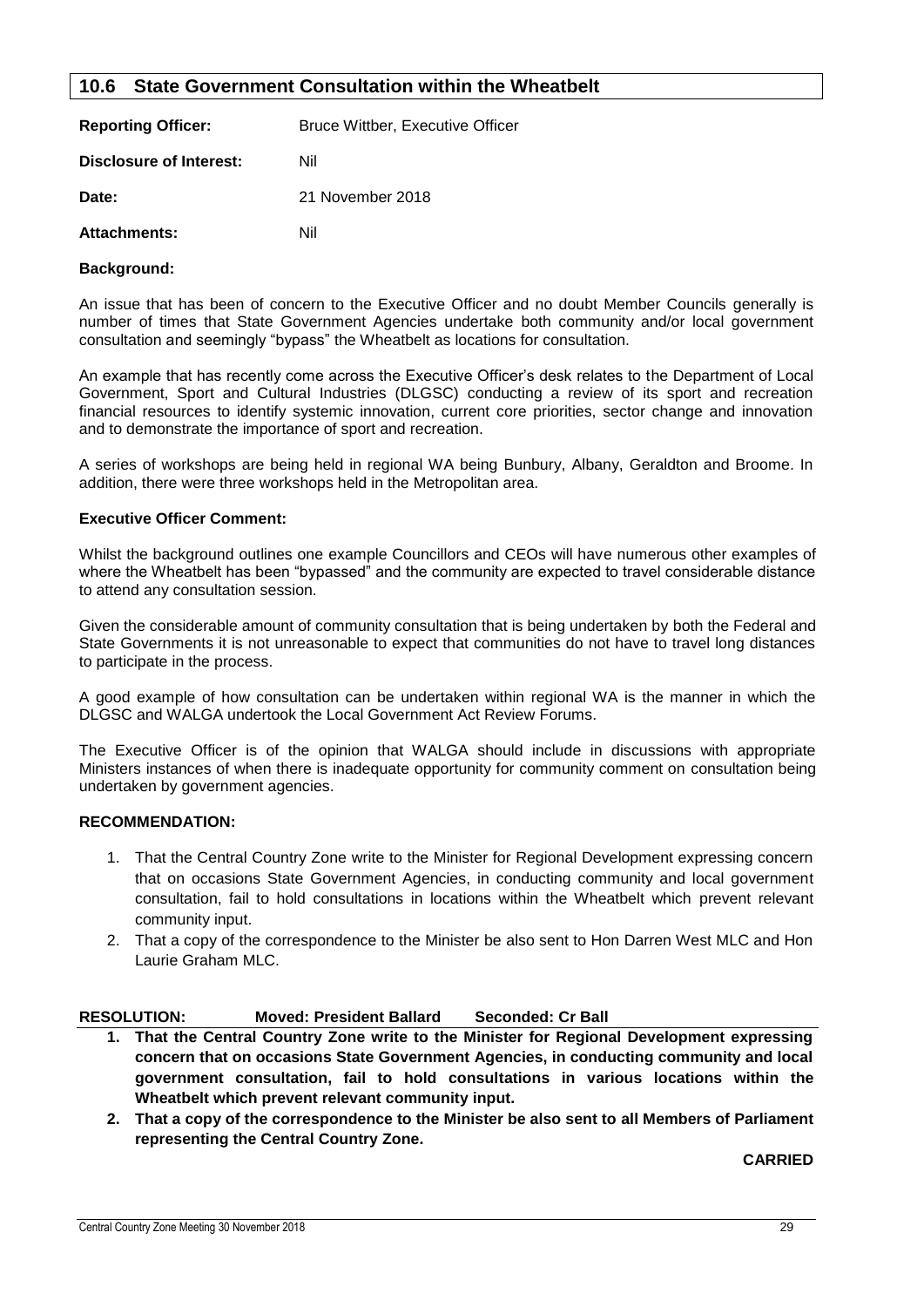**CARRIED**

11.54am Cr McGuiness declared an interest in the following matter and left the meeting.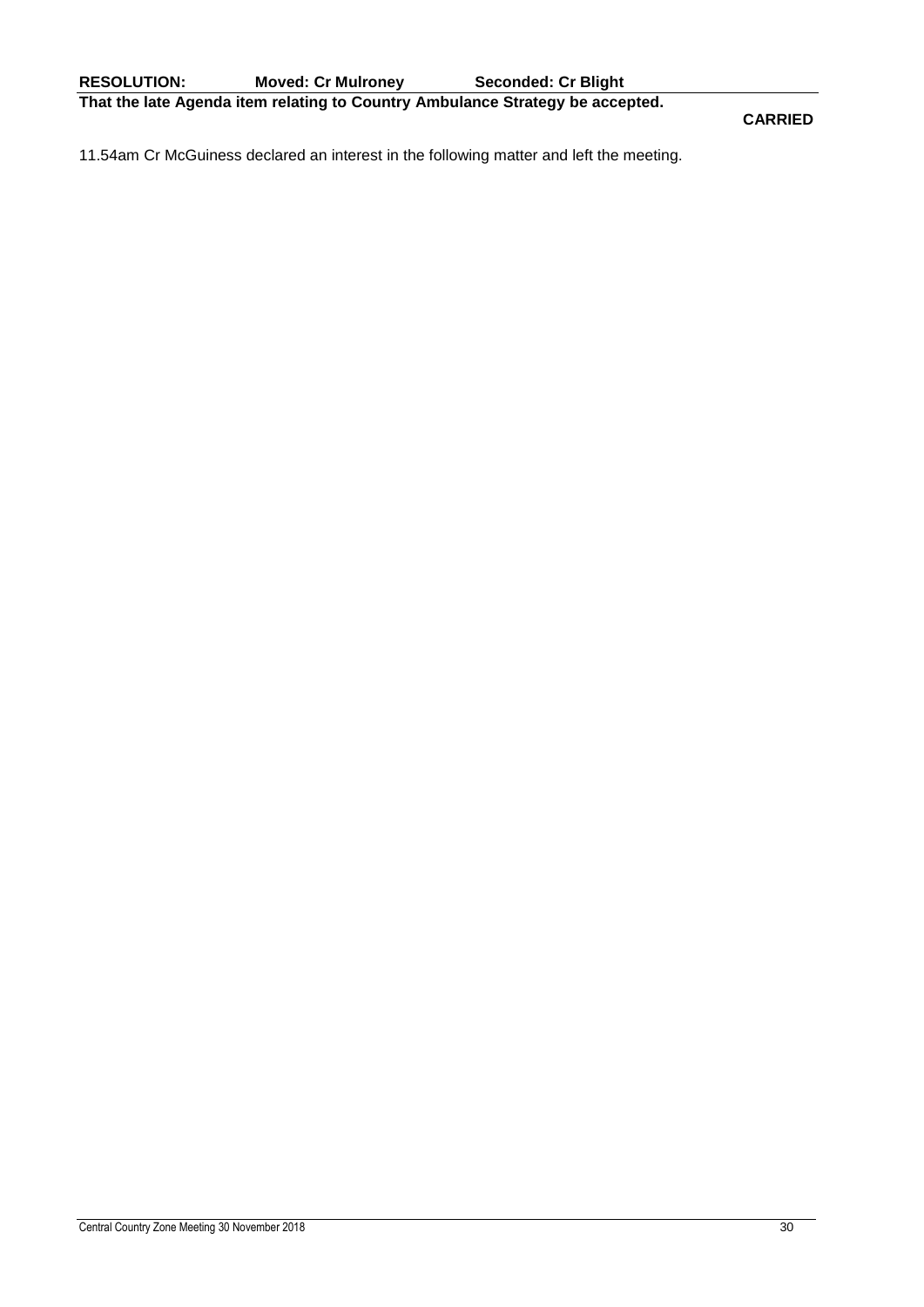### <span id="page-31-0"></span>**10.7 Country Ambulance Strategy**

| <b>Reporting Officer:</b> | <b>Bruce Wittber, Executive Officer</b> |
|---------------------------|-----------------------------------------|
| Disclosure of Interest:   | Nil                                     |
| Date:                     | 27 November 2018                        |
| <b>Attachments:</b>       | Nil                                     |

### **Background:**

On Friday 28 September 2018 the Minister for Health, Hon Roger Cook BA GradDipBus MBA MLA, released the draft Country Ambulance Strategy for public consultation. The media statement announcing the release of the draft strategy can be found by following the link shown below:

[https://www.mediastatements.wa.gov.au/Pages/McGowan/2018/09/New-strategy-to-strengthen-WA's](https://www.mediastatements.wa.gov.au/Pages/McGowan/2018/09/New-strategy-to-strengthen-WA’s-country-ambulance-services-.aspx)[country-ambulance-services-.aspx](https://www.mediastatements.wa.gov.au/Pages/McGowan/2018/09/New-strategy-to-strengthen-WA’s-country-ambulance-services-.aspx)

### **Executive Officer Comment:**

The draft strategy notes that a significant component of the strategy development process was widespread regional engagement, with Local Government included in the six-week consultation process. Figure 2 in the summary report shows where regional engagement was held.

The regional engagement process highlighted many of the concerns previously articulated by Member Councils when the issue of ambulance services across the Wheatbelt has been raised. To quote from the summary report (page 9):

*It was made clear throughout the stakeholder consultation phase that for a sustainable ambulance service there needs to be greater support for the volunteers. The type of support identified as required includes:*

- *► Administrative support to assist with the management of the Sub Centre's*
- *► Greater access to training and provision of nationally recognised formal training*

*► Investment into improved technology including communications systems which will enable ambulance officers and paramedics to reach higher level advice when on scene and when transporting patients between sites*

*► Greater Sub Centre financial support particularly in relation to debt management and major equipment provision*

*► Increased clinical support through increased numbers of community paramedics employed.*

The Draft Strategy presents 19 recommendations, each set out against each strategic theme as detailed within the strategy. Each recommendation is detailed below and the organisation listed in brackets is the recommended agency the action and completion of the recommendation.

### **Policy and System:**

- 1. Establish clear state-wide policy on ambulance services as a minimum and consider enacting legislation in line with other states and territories. (Department of Health)
- 2. Define the level of ambulance service (both Inter Hospital Patient Transfers (IHPT) and Primary Response) provided to country communities in line with the state-wide policy (WA Country Health Service) and include this within the Clinical Services Framework. (Department of Health)
- 3. Plan state-wide service delivery using demand modelling then work with providers to design appropriate service delivery models in all locations (existing and new) and include measurable performance indicators in contracts. (WA Country Health Service led)
- 4. Form an engagement forum comprising WACHS, country volunteers, community representatives and paramedics to discuss ongoing service design and service improvement. (WA Country Health Service)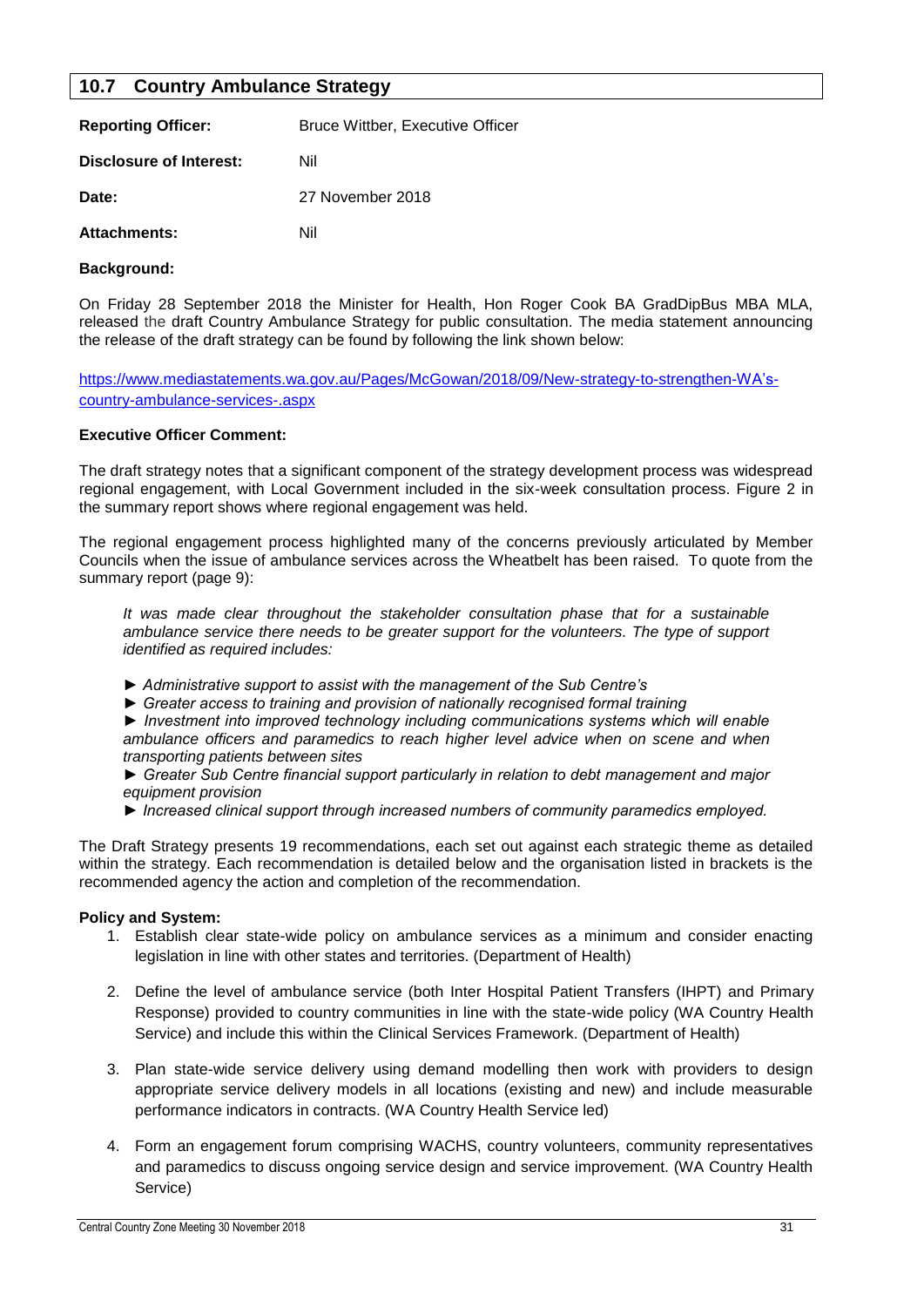- 5. Transfer responsibility for the contract management of country ambulance services to WACHS. (Department of Health)
- 6. Implement the remaining recommendations from the Auditor General's Report *Delivering Western Australia's Ambulance Services* (2013) as a matter of priority. (Department of Health)
- 7. Complete implementation of the WA Health Patient Transport Strategy 2015-2018 to fulfil the goal of ensuring that the WA community has access to an effective patient transport system. (Department of Health)

### **Timely Access:**

8. Introduce contemporary contracts for ambulance services that define IHPT and Primary Response as two distinct services which have their own scope of services and key performance targets as a minimum. (WA Country Health Service led)

### **Patient Safety:**

- 9. Mandate consistent clinical governance principles in all patient transport contracts and report jointly on progress and collaborative initiatives to improve patient outcomes and clinical performance. (WA Country Health Service led)
- 10. Ensure every ambulance regardless of location can communicate reliably with all necessary parties at all times. (St John Ambulance $^1$ )

### **System Coordination:**

- 11. Implement a clinical prioritisation system to inform safe, effective and transparent coordination of inter hospital patient transfers across WACHS. (WA Country Health Service)
- 12. Implement formal escalation mechanisms to ensure safe transfer of inter hospital patients in line with clinically indicated timeframes. (WA Country Health Service)
- 13. Commission WACHS to lead the development and coordination of state-wide inter hospital patient flow. (Department of Health)

### **Sustainable & Skilled Workforce:**

- 14. Provide sufficient administrative and corporate support direct to country ambulance Sub Centres in order to free up volunteers to focus on service delivery. (St John Ambulance)
- 15. Provide the volunteer ambulance workforce with the opportunity to obtain qualifications through an articulated structured training pathway which aligns with the Australian Qualification Framework and supports career progression. (WA Country Health Service led)
- 16. Research, trial and implement alternate workforce and training models (including the use of shared staffing and virtual support) and prioritise this at locations which have difficulty maintaining a sustainable workforce. (St John Ambulance)
- 17. Expand the Community Paramedic model in FY18/19 as a priority in order to relieve pressures in those locations currently having the most difficulty in recruiting, supporting and retaining volunteers. (St John Ambulance)

### **Value for Money:**

-

- 18. Mandate transparent reporting on allocation of funds and costs of ambulance service delivery in ambulance contracts, detailing allocations between service locations and between IHPT and Primary Response services. (WA Country Health Service led)
- 19. Ensure contract periods align with contemporary best practice and are long enough to enable providers to invest for effective service delivery. (WA Country Health Service led)

Central Country Zone Meeting 30 November 2018 32 1 Noting that St John Ambulance WA Inc. are the contracted service provider, any future providers would also be required to provide reliable communications.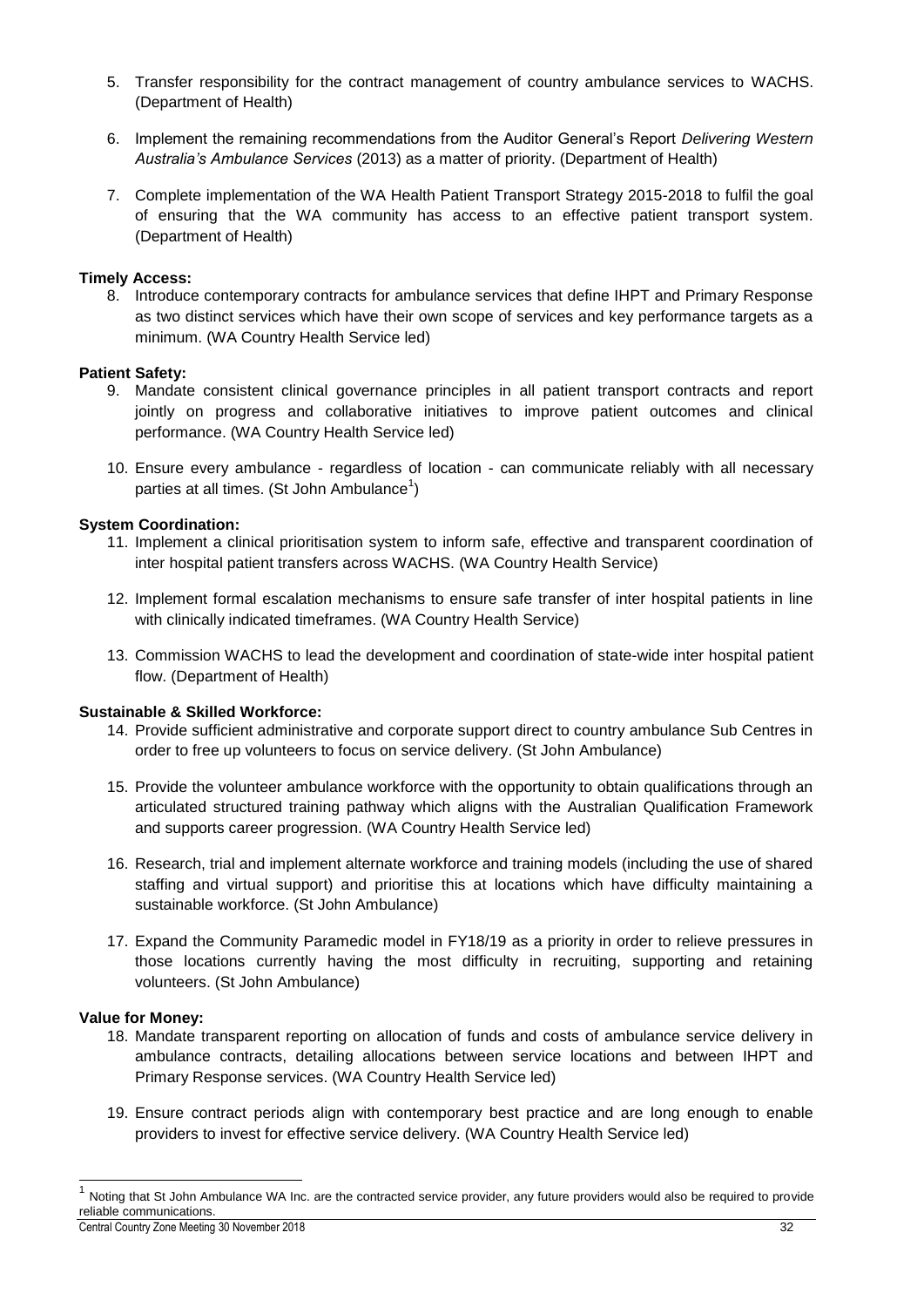Following public consultation and in principle endorsement by the WACHS Board, it is expected that the Department of Health, WACHS and SJA will act immediately to implement the Strategy, based on the six themes and recommendations outlined in the draft strategy.

The Draft Country Ambulance Strategy is open for public comment until Monday 10 December 2018.

The Executive Officer raised the issue with WALGA to ascertain if a sector wide submission was going to be developed by WALGA given the significance of the issue to the rural and remote communities.

WALGA advised that it is going to assess whether there is sector wide interest in the issue and it was for that purpose that the matter was listed in Local Government News of the 23 November. Whilst time is limited there may be an opportunity to have WALGA prepare a submission on behalf of the sector.

That said recognising the tight timeframe between the Zone Meeting and the closure of public comment it may not be practical for WALGA to make a formal submission. However, if Member Councils feel that the issue warrants some comments and have already made a submission (or proposing to do so) then it may be practical for the Zone to provide correspondence to the consultation outlining some key points.

In discussions with another Group on the issue the Executive Officer has been made aware of the following observations:

### **Declining Volunteer Numbers**

Whatever recommendations are implemented the Strategy's success is heavily premised on the ongoing use of locally based volunteers. This is a dangerous premise to use because the number of suitably qualified and interested people is not coming through in sufficient numbers to replace those retiring either because of age or "burnout". Whilst some subcentres have strong volunteer numbers that is not the case across all communities. The demographic profile for the Wheatbelt region generally is one of a declining population that is amongst the oldest in Australia.

 **Implementation of the Strategy's Recommendations – Transfer of Responsibilities from St John Ambulance to WA Country Health Service**

A number of the Strategy's 19 Recommendations are WACHS led. Where this involves a transfer of control from St John Ambulance (SJA) to WACHS may be problematic if SJA is reluctant to relinquish responsibility. This is understandable and every effort should be made to ensure transfer of responsibility is transitioned smoothly and without detriment to the delivery of ambulance services across regional WA.

### **Viability of St John Ambulance Subcentres**

There could be some concerns regarding the potential adverse impact the outsourcing of Country Ambulance contracts to WACHS may have on the viability of a number of SJA Sub-Centres.

### **Adoption of a Paid Staff Model**

To quote from the Overview of the Draft Ambulance Strategy:

*Western Australia (WA) has the greatest reliance on volunteer ambulance officers of any Australian State and is the only State where the service is not state operated. The situation is complicated by the vast geography and widely dispersed population outside the Perth metropolitan area.*

If a community can't get volunteers to assist in the operation of ambulances within its community then paid staff would need to be employed. This would be the only way country ambulance services could be provided to that community's residents and would be required to ensure the provision on an essential component of the State's health system.

### **RECOMMENDATION:**

- 1. That the Central Country Zone prepare correspondence to the public consultation on Country Ambulance Strategy incorporating the above issues together with any other matters raised by Member Councils.
- 2. That a copy of the correspondence submitted to the public consultation on Country Ambulance Strategy be forwarded to WALGA for information.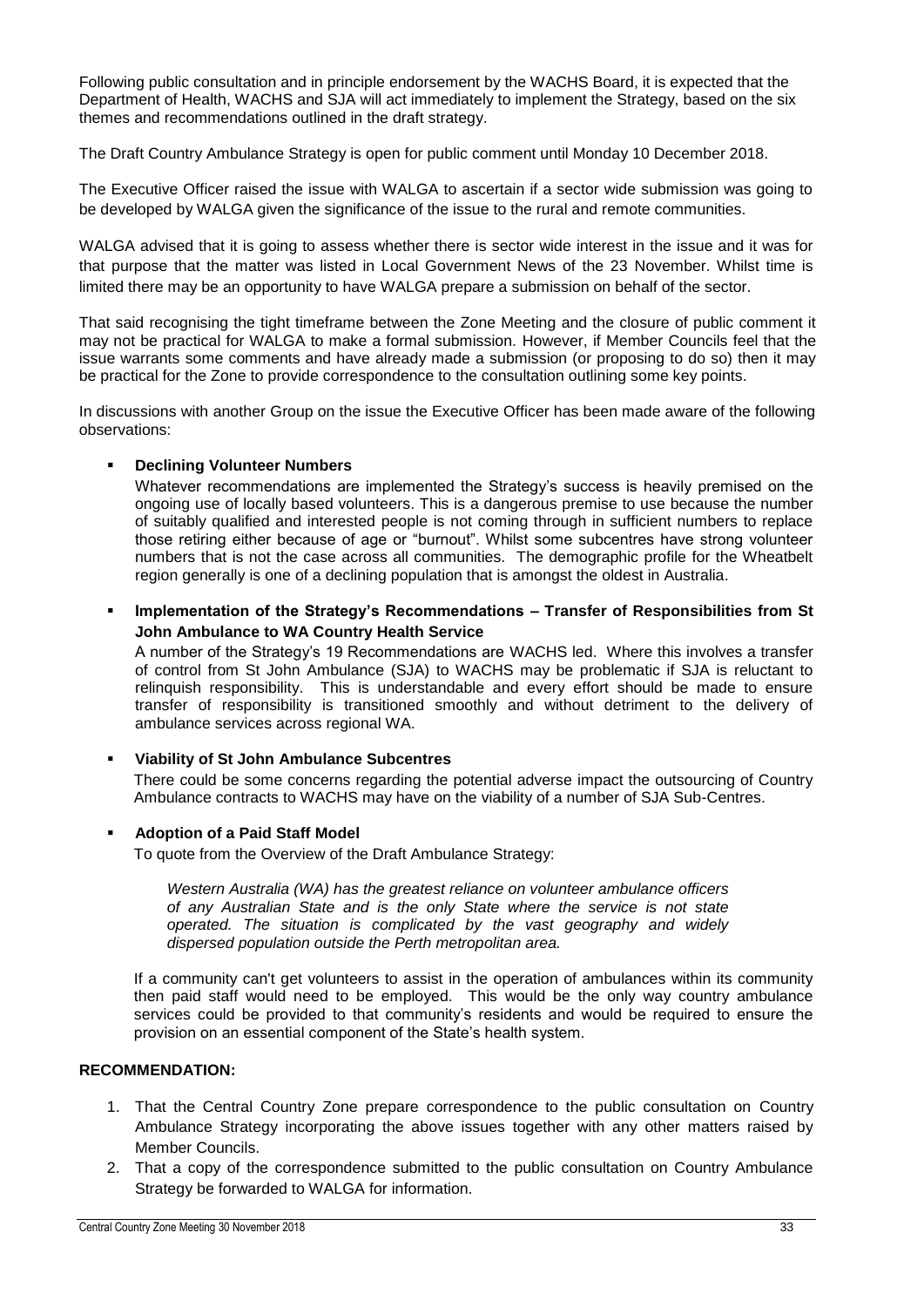- **1. That the Central Country Zone prepare correspondence to the public consultation on Country Ambulance Strategy incorporating the following issues:**
	- **Declining volunteer numbers;**
	- **Transfer of Responsibilities from St John Ambulance to WA Country Health Service;**
	- **Viability of St John Ambulance Sub-centres;**
	- **Adoption of a Paid Staff Model;**
	- **Developing improved relationships with local governments;**
	- **Improved quality of health and hospital services to remove the requirement for inter hospital transfers; and**
	- **Change to WA Country Health Service policy that does not enable patients to be transported to the most appropriate hospital facility.**
- **2. That a copy of the correspondence submitted to the public consultation on Country Ambulance Strategy be forwarded to WALGA for information and action.**

**CARRIED**

12.16pm Cr McGuinness returned to the meeting